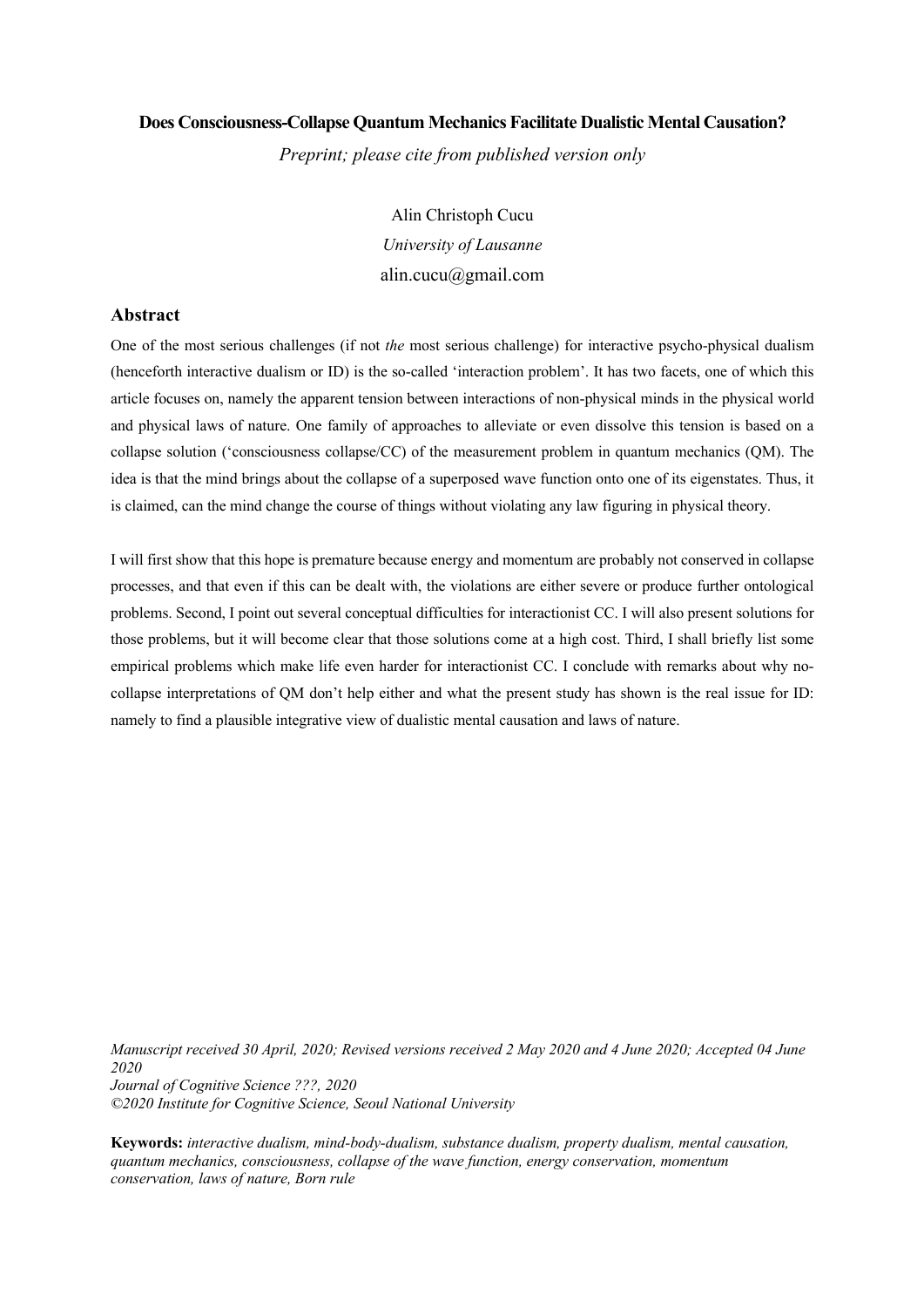## **1. Introduction1**

Mind-body-dualism, or sometimes called psycho-physical dualism (hereafter just 'dualism') is the view that the mind is non-physical and as such of a different ontological nature than the physical body. Dualism is certainly the view almost all people standardly hold before coming under the sway of antidualistic doctrines (see for example (Bloom 2004)). In philosophy as in science, dualism has for many decades been frowned upon, but in the last 30-40 years it made a strong comeback with many sophisticated philosophical<sup>2</sup> as well as scientific<sup>3</sup> defenses.

Dualism comes in two main varieties: substance dualism (SD) and property dualism (PD). Substance dualism maintains that there are purely mental, non-physical substances (most notably human or animal minds/souls), while property dualism contents itself with claiming that some things (substances or not) have mental properties besides their physical properties, and that those mental properties are in no way reducible to physical properties; in other words, that they are part of the basic property furniture of the world. Both SD and PD can be defended as interactive or non-interactive varieties. By 'interactive' I mean the thesis that the mind has the power to causally influence the physical world in such a way that the course of things is different than it would otherwise have been, along the lines of the slogan "Had the mind not interacted, physical event *e* would (not) have happened". There are also non-interactionist versions of dualism. One is Leibniz's 'pre-established harmony', where the physical and mental worlds run parallel but do not causally affect each other; it is God who established a perfect harmony between the two in terms of a *correlation* (as opposed to *causation*). Another example is epiphenomenalism, where the mind is also causally impotent; causal activity belongs to physical structures only, and while the mind does register what is going on in the physical world (i.e. there is physical-to-mental causation), it cannot interfere with it (no mental-to-physical causation). I hope this suffices to make clear what I mean by 'interactive dualism' (ID). It is ID only that this article deals with.

There are a number of objections against both PD and SD (with the bulk against SD). The presumably most serious one, however, is directed against the interactive versions of PD and SD: the so-called interaction problem. The interaction problem has two facets. One takes issue with the mere idea that something non-physical influences the physical world (sometimes called the 'causal nexus problem'). I shall focus on the other facet, which we might call the 'laws of nature problem'. Whatever you think of laws of nature, no one denies that there are regularities in nature which we call 'laws of nature': positive and negative charges attract (and do not repel) each other, apples fall to the ground (and do not rise into

<sup>1</sup> I am grateful to Michael Esfeld, Dustin Lazarovici, Kenneth Augustyn and Brian Pitts for fruitful exchange and consultation and to the John Templeton Foundation for enabling me to visit the summer school "Paradoxes in Quantum Mechanics" of the John Bell Institute on Hvar, Croatia.

 $2$  See e.g. (Swinburne 1996; 2013; 2019; Loose, Menuge, and Moreland 2018; Taliaferro 1994; Goetz and Taliaferro 2011; Baker and Goetz 2011)

<sup>3</sup> Averill and Keating 1981; Popper and Eccles 1977; Eccles 1986; Beck and Eccles 1992; Collins 2008; 2011a; 2011b; Cucu and Pitts 2019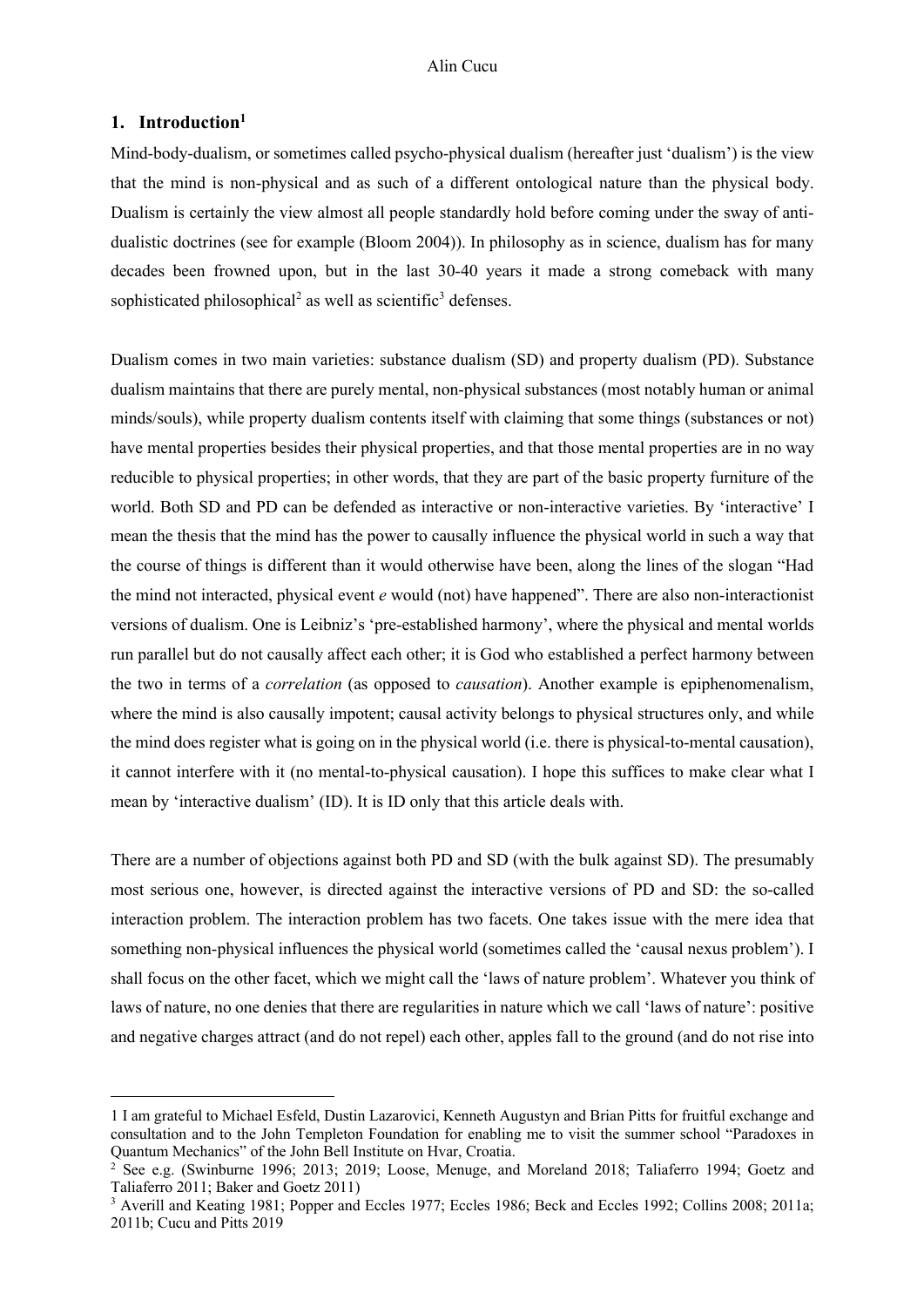the sky), energy and momentum are conserved. Now, by above definition of ID, the mind would make it the case that some of those laws fail in some instances (presumably in the brain, on a submicroscopic scale, but that makes no difference to the point). The concrete objection depends on the type of law that the detractor of dualism thinks is violated.

#### **2. How QM is supposed to facilitate mental interaction**

What does quantum mechanics (QM) have to do with all this? The starting point is the collapse view of measurement processes in OM. Suppose an electron in a superposition of spin  $+//2$   $-/-/2$  in a certain direction (say, x-direction) is measured. Quantum formalism as well as empirical investigations show that the outcomes of spin  $+\frac{1}{2}$  and  $-\frac{1}{2}$  occur with a probability of 50 % each; there is simply no predicting what the outcome in the next measurement will be, just that probability. The standard view in QM is that this happens due to a 'collapse of the wave function': prior to the measurement, the Schrödinger wave function of the electron is in a superposition of spin  $+\frac{1}{2}$  /  $-\frac{1}{2}$ , and the measurement somehow brings about a 'collapse' to one sharp spike, i.e. one of the possible eigenstates with the corresponding value  $+1/2$  or  $-1/2$ .

Quantum theory is not restricted to the quantity of spin. Position and momentum are other quantities (in QM jargon: observables) of which a quantum system can be in a superposition of. In fact, every definite state (eigenstate) of the position observable is a superposition of the momentum states, and vice versa. The famous Heisenberg uncertainty relation quantitatively links momentum and position in such a way that the more exact the measurement of one of them is, the more uncertain the value of the other will be, and that there is a lower bound of the product of position and momentum uncertainty<sup>4</sup>:

$$
\Delta x \Delta p \geq \frac{\hbar}{2}
$$

The idea is now that the mind, if it could influence spin, momentum or position (or some other observable) within the given constraints, then it could make a difference in the physical world without violating any regularity, simply because there is merely a *probabilistic* (as opposed to a determinate) answer to the counterfactual question "What would have happened had the mind not interacted?" (We will see later on that the probabilistic occurrence of the outcomes poses problems for QM-aided ID). For example, if a certain particle in the brain (or a brain area) were in a superposition of several position states, and if the mind could bring about a state reduction ('collapse') to one of those positions, then it could influence brain processes, provided the submicroscopic change results in a macroscopic effect. (We will see in due course that none of those antecedents is without difficulties). An important corollary

<sup>4</sup> The ontological status of the uncertainties is unclear. Some think that it's just a lower bound on the statistical standard deviations of position and momentum measurements (making it an epistemic matter), while others hold that there is as a matter of fact no definite pre-measurement value (making it an ontological matter) (e.g. (Bricmont 2016, 42-44). Bricmont's position seems more conclusive to me, since he offers the 'no hidden variables theorem' (which he also proves) in its support. For the rest of this article, I will assume genuine indeterminacy (as opposed to mere epistemic indeterminacy) for the observable-dyad of position and momentum.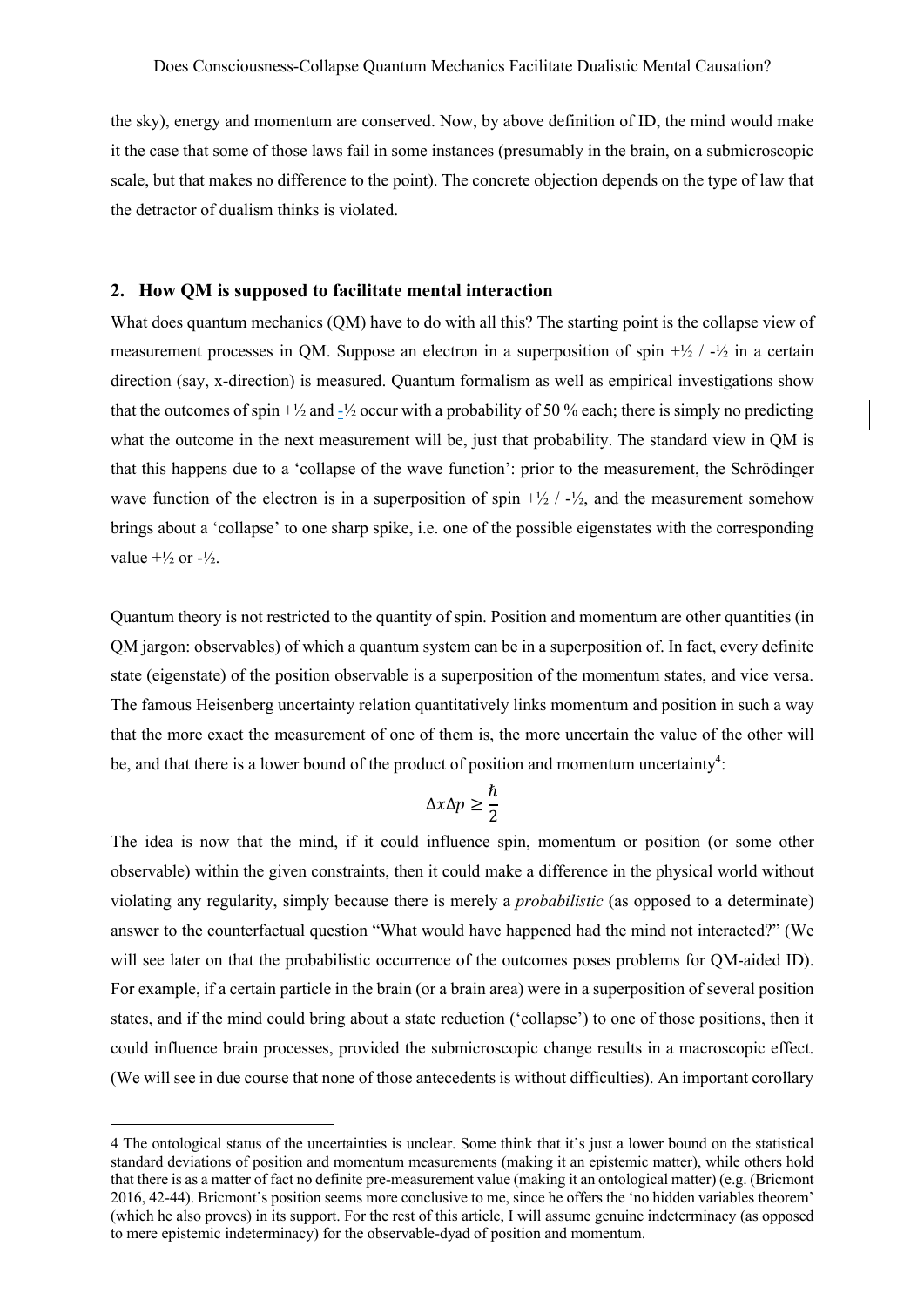of this mind-induced state-reduction is – or so it is hoped – that conservation of energy and/or momentum is respected, again because momentum (and thereby energy) may have a range of possible values prior to state reduction.

At any rate, we can sum up the view just described as 'sometimes-consciousness collapse' ('sometimes-CC'): the idea that the conscious mind *sometimes* collapses (state-reduces) quantum superpositions in the brain, namely where and when it wills a bodily action (or perhaps a purely mental action such as directing one's attention to something).

However, the theory that's been around for much longer is what I call 'always-CC'. 'Always-CC' expands mental influence to *all* quantum objects. In fact, it is one of the earliest interpretations of QM. John von Neumann (1932) first pointed out that the strict application of the quantum formalism entails that conscious observers end up in a superposed, indeterminate state when observing a superposed quantum object; but no conscious observer ever seems to have experienced such a state of 'superposed phenomenal experience<sup>5</sup>'. This dilemma is the so-called measurement problem. Eugene Wigner (1967) took up Von Neumann's thread and claimed that it is our non-physical consciousness (note: I shall henceforth use 'mind' and 'consciousness' interchangeably) that brings about the state reduction (= collapse). Let us call this view 'always-CC', since it claims that whenever a state reduction takes place, it was a non-physical mind that brought it about.

It is important to note that always-CC is designed to explain phenomenal experiences, not actions. But of course, if always-CC is correct, then actions are no less caused by the state-reducing influence of mind than phenomenal experiences, on the plausible assumption that the physical structures involved in action (most notably the brain) are subject to the laws of QM. If true, always-CC would constitute a deep connection between mind and matter. In fact, defenders of always-CC claim that QM is at best a pragmatic, unsatisfactory piecemeal theory which can only be made complete by incorporating dualistic mental influence. However, there are other ways to solve the measurement problem (of which some are mentioned briefly in section 6), and that therefore dualists are not limited to always-CC for an account of an influence of mind on matter. Moreover, CC faces some difficulties which I will address in what follows.

<sup>5</sup> I speak of 'phenomenal experience' rather than of 'perceptions', because perception is a success term and should be reserved for those instances of phenomenal experience where the experiences forms a perceptual belief.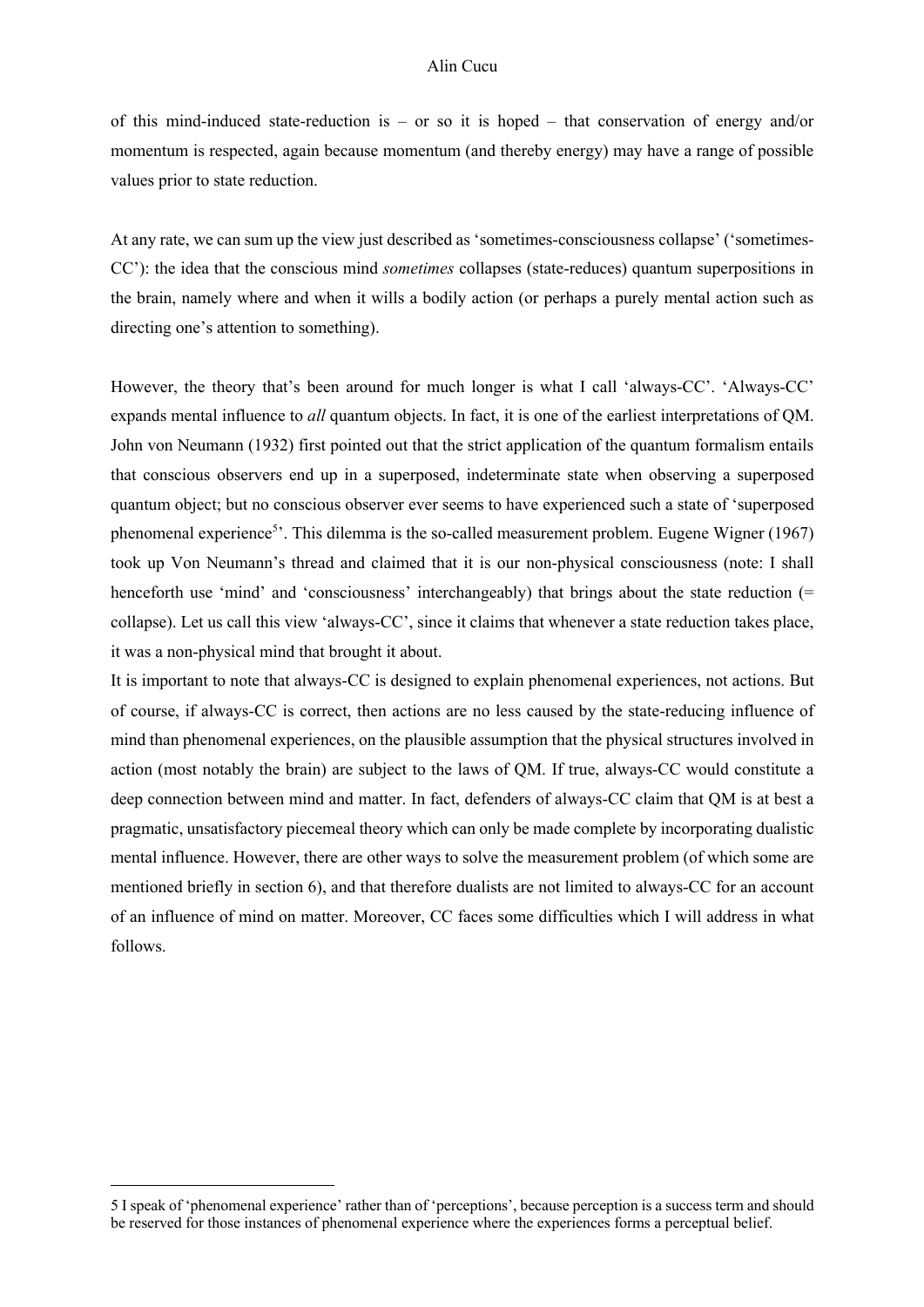## **3. No conserved quantities**

Let's first deal with the hope that a CC theory deflects the objection<sup>6</sup> that interactive dualism violates conservation laws<sup>7</sup>. I will show that it is far from clear that CC can do this.

Take the position wavefunction  $\Psi(x)$  of a spinless particle, with just one spatial dimension for simplicity. It indirectly represents (via  $|\Psi^2(x)|$ ) the probability distribution of the particle being in places along the x-axis. This is nothing but a superposition of positions; standard QM has it that it is a genuinely ontological matter that the particle is not in one precise place, but just has a certain probability  $P(x)$  of being there (see fig. 1).



*Fig. 1: Standing wave for a non-relativistic single particle in a box. The blue curve depicts the real part of the wave function, and the red curve the squared wave function, representing the probability density of particle position. This is also illustrated by the particle shades below – the more opaque, the higher the probability. (Image adapted from: Maschen / Wikimedia / Public Domain)*

Now suppose a collapse of the wave function occurs. Immediately after the collapse, the  $|\Psi^2(x)|$ (position probability distribution) curve looks like in fig. 2:



*Fig. 2: Squared wave function after a position collapse. The particle is perfectly localized, represented by the spike. (Image adapted from: Maschen / Wikimedia / Public Domain)*

<sup>6</sup> The objection is that interactive dualism violates energy(-momentum) conservation and is therefore impossible (cf. (Dennett 1991; Westphal 2016; Flanagan 1991; Searle 2004). The objection is almost never stated precisely or adequately and can be fended off easily by realizing where conservation laws derive from (Cucu & Pitts 2019). 7 I comply here to the usual terminology, although it may be that energy and momentum conservation should be credited the status of 'principles' rather than 'laws' (cf. Collins 2008).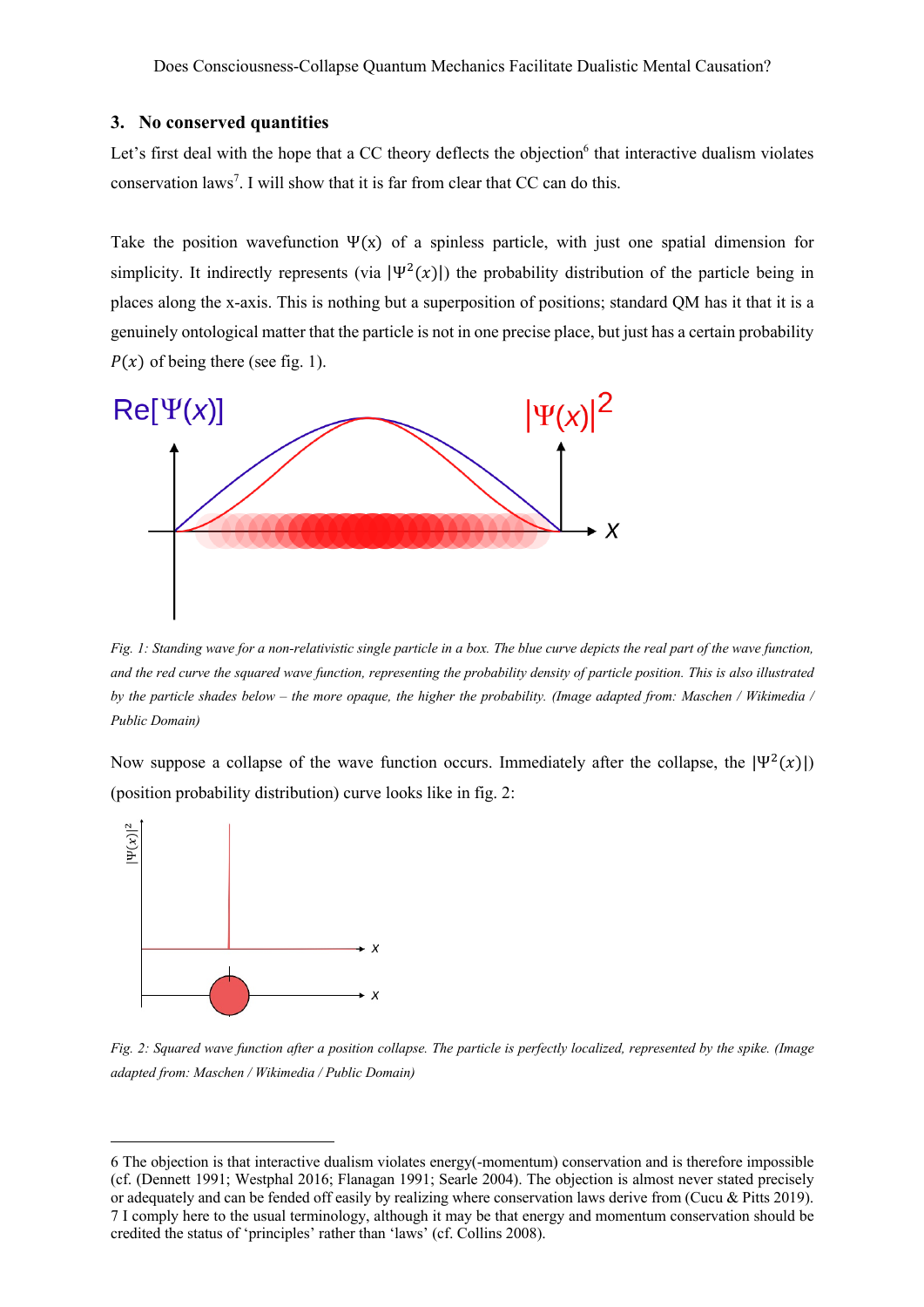This means that the position of the particle has now become definite. But via the uncertainty relation, a decrease in position uncertainty entails an increase in momentum uncertainty (and, since momentum  $(p = mv)$  and (kinetic) energy  $(e_{kin} = \frac{1}{2}mv^2)$  share the same basic quantities, an increase in kinetic energy uncertainty).

It is not immediately clear what to make of this. All we've established so far is that a collapse increases either energy-momentum or position *uncertainty*. To understand better what a collapse does to energymomentum conservation, let us consider a particle in a superposition of energy eigenstates, say  $c_1|E_1\rangle$  +  $c_2|E_2\rangle$ . The Schrödinger dynamics will conserve the modulus squares  $|c_i|^2$  and thus the (premeasurement) expectation value  $\langle \Psi | H | \Psi \rangle = |c_1|^2 E_1 + |c_i|^2 E_2$ . However, what if a collapse occurs? Then, the system will collapse onto either  $|E_1\rangle$  or  $|E_2\rangle$ , and the possible values are  $E_1$  or  $E_2$ , and energy seems not to be conserved.

Several replies are possible. One might hold that the particle had no pre-measurement energymomentum value at all. However, this anti-realist view looks more like 'ostrich tactics' with the purpose of eschewing any ontological commitment. If a plausible scientific realist view can be found, I submit that it should be preferred. And indeed, there are at least three. First, one might assume that the system had either  $E_1$  or  $E_2$  all along, and that the measurement just brought forward the true value. The problem is that such definite pre-measurement values seem to be excluded by the no-hidden-variables theorem (see fn. 3), which is why I already rejected this assumption. Second, it might be held that conservation laws apply to closed systems only, and since a measurement entails that the measured system isn't closed any longer, energy conservation need not hold for that system. But of course, open systems exchange energy with their environment, and energy conservation can be formulated via the energy density inand outflux across the system's borders (see Pitts 2020). Hence, energy conservation does hold, and there must be a matter of fact as to where energy came from (or went) if a measurement changes the energy state of a system. A third possibility is to claim that energy is conserved on the 'ensemble' level. The idea is that if one measured a large number of identically prepared systems, one would get as a mean value (at least approximately)  $|c_1|^2 E_1 + |c_1|^2 E_2$ , which corresponds to the expectation value  $\langle \Psi | H | \Psi \rangle$ .

In the following, I shall work with the third understanding of energy conservation in quantum systems. Gao (2017) offers an account along those lines. According to it, energy is conserved at the 'ensemble' level, i.e. at the level of an ensemble of identically prepared systems. Such conservation obtains if "the probability distribution of energy eigenvalues [manifests] itself through the collapse results for an ensemble of identically prepared systems. This means that the diagonal density matrix elements for the ensemble should be precisely the same as the initial probability distribution at every step of the evolution" (Gao 2017, 136); in other words, if no quantum information is lost throughout evolution and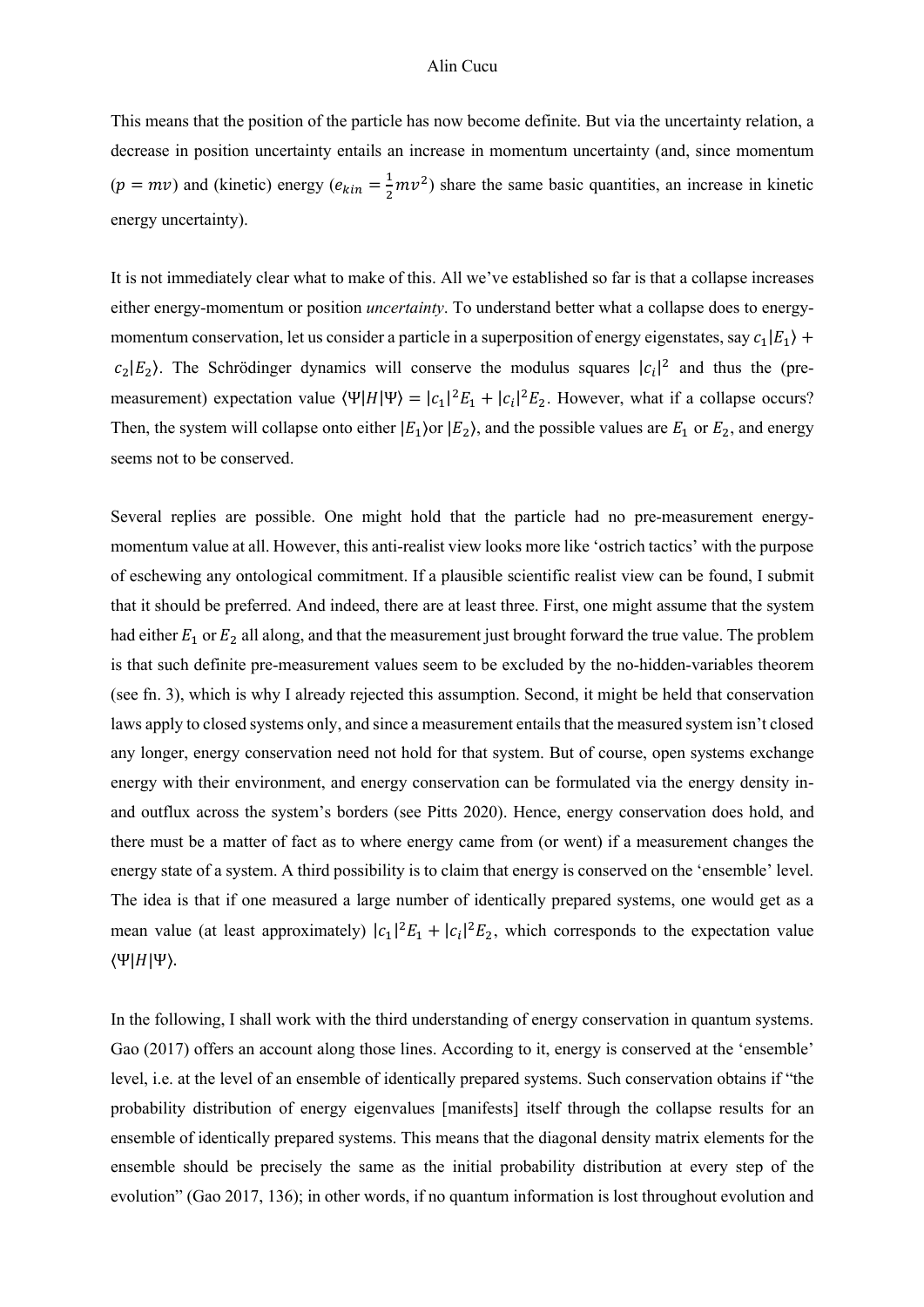collapse. However, in Gao's theory, the collapses and their frequency are explained wholly physically, without any recourse to minds. Does mind-induced collapse conserve energy at the ensemble level?

To answer this question, it is helpful to examine another mind-independent collapse theory, the GRW<sup>8</sup> theory. Roughly, on GRW, wave function collapses occur stochastically; also, the particle localization is 'imperfect' (the position spike still has a certain width around a collapse center) and obeys a Gaussian distribution (concerning the position of the collapse center). What is clear is that collapses in GRW do not conserve energy-momentum at the ensemble level. This is primarily because energy superpositions do not collapse to eigenstates. Now, is CC more akin to GRW or to Gao's account? This is not clear. It might be that consciousness-induced collapses conserve energy-momentum at the ensemble level, although this is would be an additional constraint to mental action besides the Born rule. It might also be that the collapses are more of a GRW type (i.e., failing to conserve energy at the ensemble level) and thus plausibly preserve complete freedom for mental interaction. Therefore, on the understanding of energy conservation endorsed here, we seemingly have reached a dilemma that can only be solved through a trade-off: either sacrifice *complete* freedom of action or energy-momentum conservation. Of course, this dilemma might not arise if one of the other understandings of quantum energy conservation are true.

At the same time, we probably need not worry about any such dilemma, or even if there indeed is one, I urge that we can solve it by going for the latter option: accept violations of conservation laws. Energymomentum conservation is not as sacrosanct as philosophers tend to think. The physics community doesn't seem to have a problem with GRW *because of failures of conservation principles*<sup>9</sup> – implying that physical theory can accommodate theories which violate those principles –, so it might as well accept another conservation-violating collapse theory. Support comes from the fact that physical theory construes conservation principles as conditional statements rather than as unconditional ones, at least for Lagrangian theories in classical physics, but apparently also in quantum mechanics<sup>10</sup>. The conditionality is constituted by the Noether theorems (Noether 1918; Goldstein 1980, ch. 12-7): iff a system possesses continuous space (time) translational symmetry, then there is momentum (energy) conservation, and vice versa. This implies that failure of conservation can simply occur if the antecedent of the conditional statement is not satisfied – period. In fact, it is accepted that energy-momentum conservation in Noether's sense can be violated if space translation is not homogenous (as is the case in

<sup>8</sup> Acronym referring to its founders, the Italian physicists Ghirardi, Rimini and Weber.

<sup>9</sup> A serious worry, though, is that the parameters of the 'spontaneous collapses' in GRW need to be within certain confines in order to not lead to too much energy gain and thus to 'global warming' (see also (Feldmann and Tumulka 2012)). At any rate, there does not seem to be an in-principle problem for physicists if energy/momentum conservation didn't hold in spontaneous collapses.

<sup>10</sup> Quantum field theory books often start with Noether's theorem, which suggests that the relation between symmetries and conservation laws is both largely true and important in quantum field theory. Also, in Feynman diagrams, energy and momentum are exactly conserved in each diagram. (I am indebted to Brian Pitts for this hint; e-mail conversation)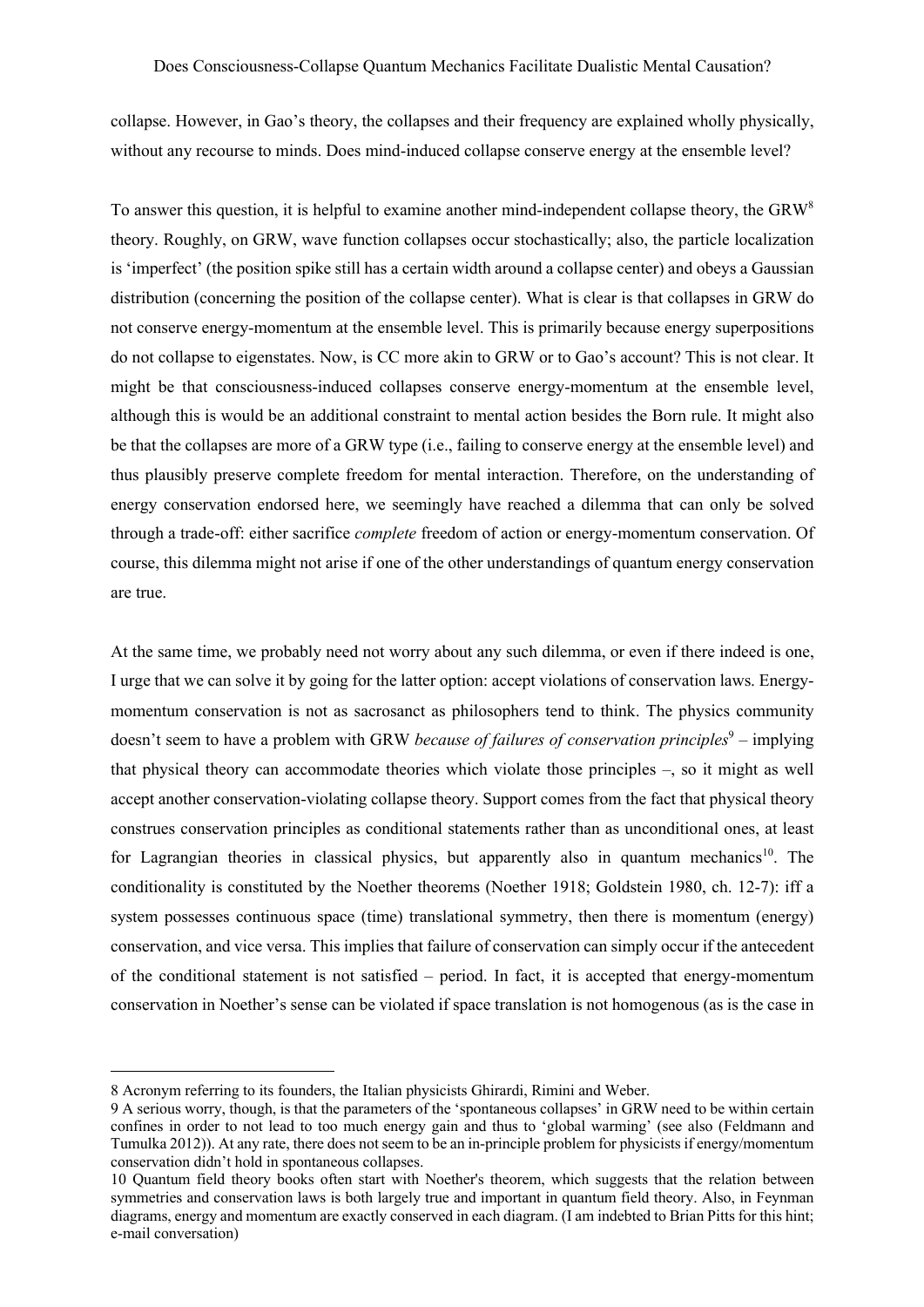concepts in General Relativity). With this 'conditionality response' (Pitts 2020; Cucu and Pitts 2019) the dualist can fend off any objection specifically targeting energy-momentum conservation).

However, this won't in general please physicists, for they will presumably be worried about a deeper point, namely the regularity of nature and the status of laws of nature. After all, if the temporal and spatial symmetry of nature – in other words, the principle that the laws 'governing' the behavior of physical objects are the same in all places and at all times – fails in some places and at some times, what of the idea of laws in general? And even if it can be made plausible that in the vast majority of times and places the laws hold (and fail only very seldom), what of the idea of 'laws of nature'? What law of nature could possibly accommodate such, even though infrequent, capricious behavior? In fact, there are answers to this question, but a treatment goes beyond the scope of this paper. At this point, it has to be acknowledged that the concept of laws of nature poses a *prima facie* problem for ID. GRW, by contrast, is in far less trouble with respect to laws of nature. Here is why: the GRW theorist has two options for integrating his theory into a regularity view of laws of nature. The first is to say that spontaneous collapses just happen, with a certain probability, and that this is simply a law of nature, primitive and not further explainable. The second option is to claim that the spontaneous collapses can be explained by a deeper, undiscovered law of nature. An interactive dualist, however, cannot make either of those moves, at least if he wishes to grant the mind independent causal powers (more on that later).

Another defense of the failure of QM-aided ID in respecting conservation principles is that although violations happen, they are too gentle to be detected. This could be the case if consciousness-collapses reduce the wave function in a 'smooth' GRW manner (in GRW the parameter of post-collapse peak width is chosen so as to not generate empirically disconfirmed 'global heating'). Thus, we may gain the impression that brains perfectly comply to the laws of nature, although, undetectable by us, non-physical minds cause irregular behavior. This may yet be the case (in fact I believe it to be so), but it completely misses the point: in dealing with failures of conservation principles/laws of nature, we deal with an ontological question, not an epistemological one. If conservation failures occur, no matter how small, the law-based argument against ID takes off, and the dualist needs to defend his position at the level of laws of nature in general, not at the level of specific conservation principles. It should also be noted that a GRW-type collapse leaves 'tails' in the wave function which create theoretical and philosophical problems (cf. (McQueen 2015)).

In summary, the interactive dualist's hope that mental interaction through CC conserves energymomentum stands on shaky ground. A possible solution would be to construe quantum energy conservation to hold at the ensemble level (perhaps along the lines of Gao's theory), but this might entail a significant restriction of the freedom of mental interaction. Either way, ID needs to address the issue of natural laws, even though it is equally clear that the specific principles (or 'laws' if you wish) of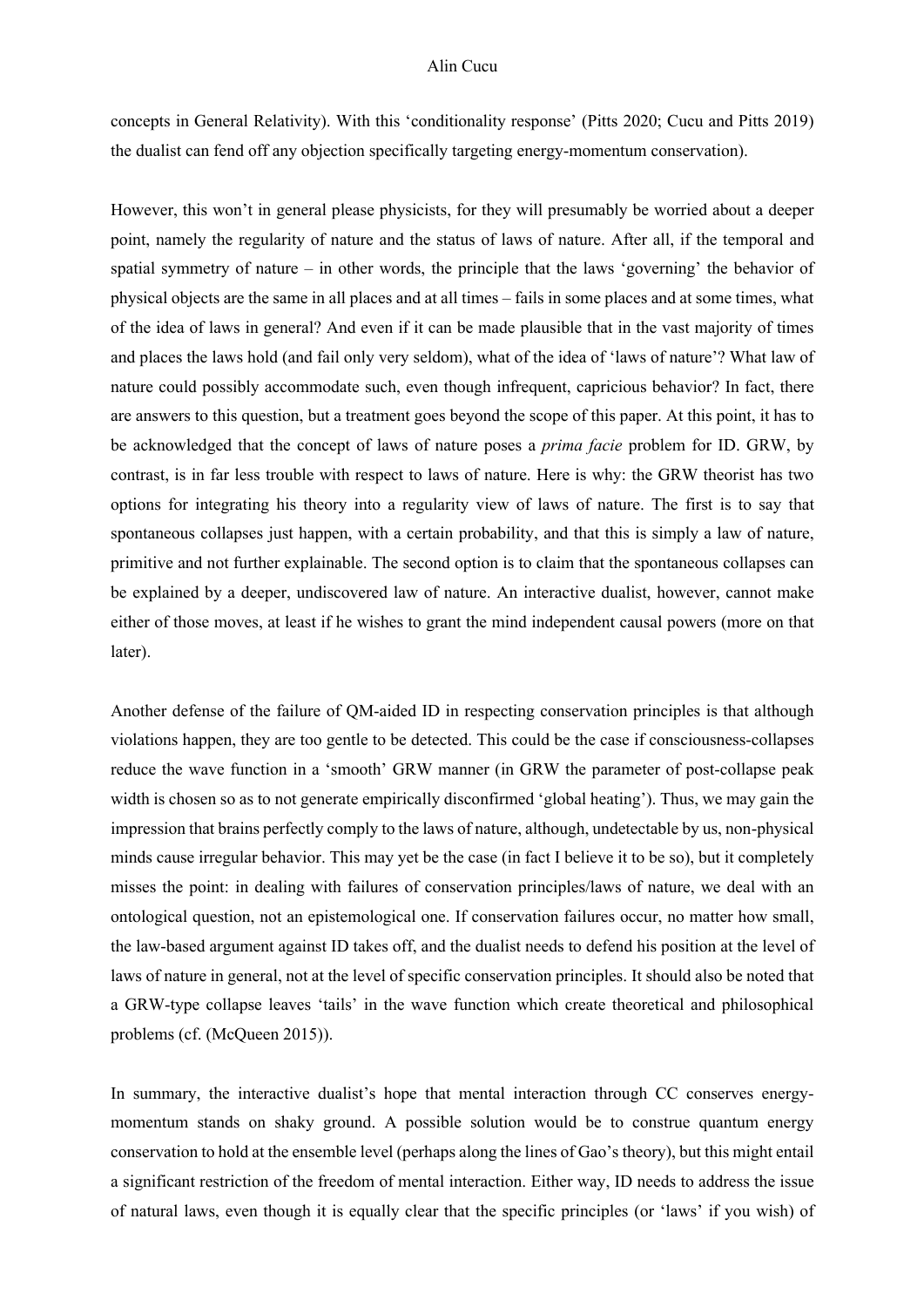momentum and energy conservation pose no threat to it. Thus, one important motivation for seeking a QM-aided account of ID is considerably weakened.

## **4. Conceptual problems for CC**

In this section, I argue that sometimes-CC as well as always-CC suffer from conceptual difficulties, that is, problems concerning the internal coherence of the theory. Empirical problems will be addressed in the next section. The conceptual problems apply to sometimes-CC as well as to always-CC, though of course our interest focusses on interactive sometimes-CC.

# **4.1 CC is mysterious**

One objection often raised by physicists is that 'consciousness' cannot be part of a physical theory, and hence contributes nothing to the elucidation of the physical processes underlying a measurement. On the one hand, if consciousness is, as proponents of CC claim, *ex hypothesi* non-physical, it cannot find a place in physical theory. On the other hand, even if consciousness is somehow linked to physical systems, for example to a supervenience basis, then it is still problematic to make it part of quantum theory, because its connection to the physical basis is at best very poorly understood. Therefore, the complaint goes, stipulating consciousness as the cause for wave function collapse verges on mysteriousness.

## **4.2 Problems posed by the Quantum Zeno Effect**

# *4.2.1 Making CC accessible for physical theory*

In order to fend off the mysteriousness objection, more needs to be said about how the mind 'measures' quantum objects (measurement being the process that leads to wave function collapse). In particular, one needs to link non-physical consciousness to brain structures in such a way that it becomes available for physical theory. The best way to do this I can think of is via a physical correlate of consciousness<sup>11</sup> (PCC). For a PCC we need assume no more than a systematic *correlation* between physical states of the brain and conscious states. In particular, no commitment to any metaphysical view about the relation of mind and brain<sup>12</sup> is required. However, it is important that the correlation reflects a genuine dependence of mental (conscious) states on brain states. Otherwise, it seems difficult to speak of a PCC in the sense relevant here, for then any given neural state might be instantiated without consciousness. The systematicity (which does not preclude multiple realizability!) also seems crucial to enable us to cast consciousness collapse as a rigorous theory (as it seems there can be no scientific theory without some degree of systematicity in the correlation of two parameters).

<sup>11</sup> The bulk of the literature deals with neural correlates of consciousness (NCC). PCC include NCC and thus have the advantage of keeping the search for correlates of consciousness more open.

<sup>12</sup> The three most important ones being supervenience, grounding, and emergence (identity is, of course, out of the question for dualists).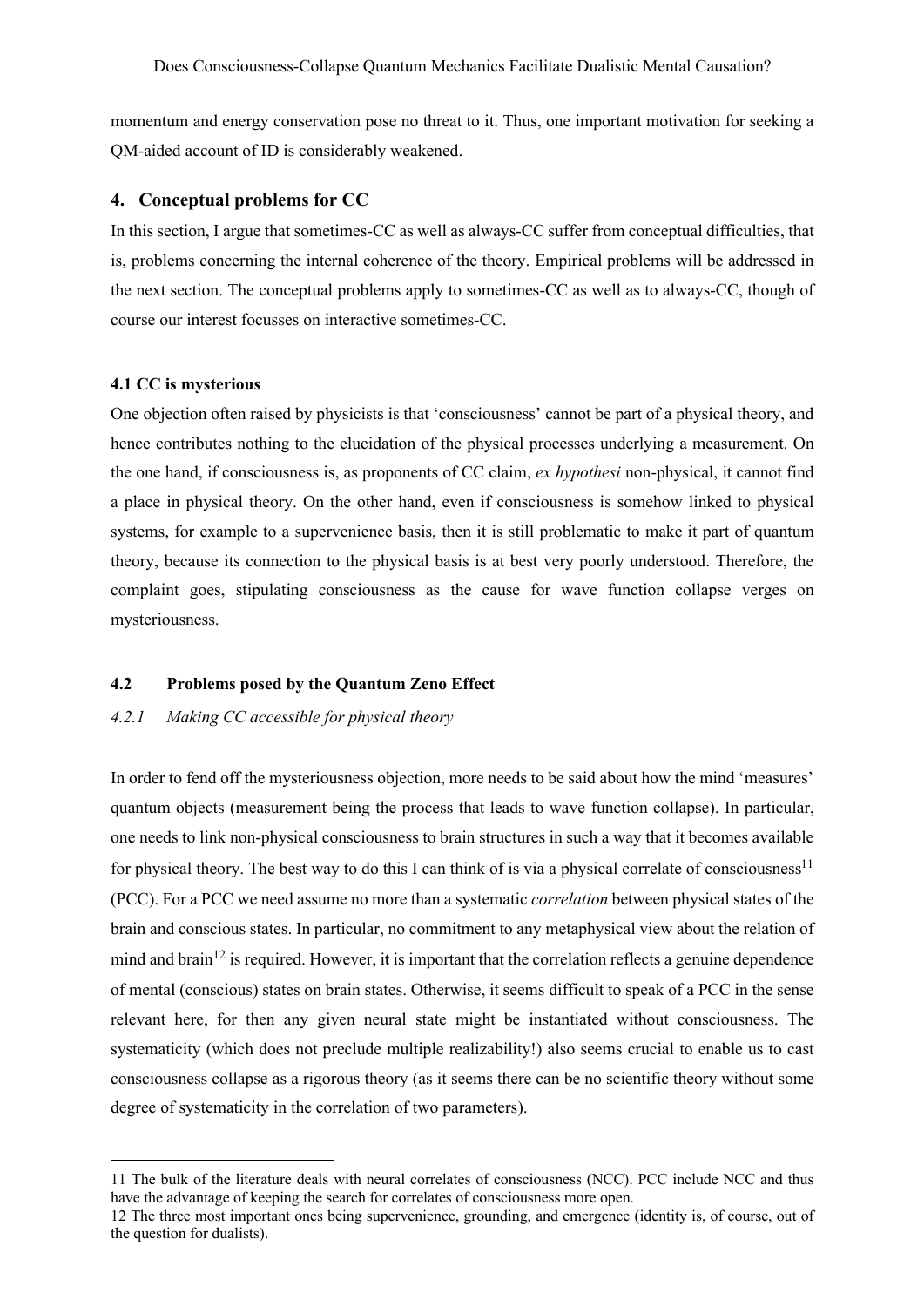What exactly is a PCC? I shall use David Chalmers's (2000) definition in an adapted way<sup>13</sup>:

*A PCC (for content) is a minimal physical representational system P such that representation of a content in P is sufficient, under conditions C, for representation of that content in consciousness.* 

The addition 'for content' is important, because we are not interested in a correlate for the general property of *being conscious* (as opposed to being in a coma, for example), but in a correlate for certain *contents* of consciousness (in this case, volitions). What is meant by 'representation'? If I see an apple, the content is 'apple'. Neural activities appropriately correlated with my seeing-an-apple are a physical representation of that content, and of course my experience of an apple is a conscious representation of the apple. It should also be noted that above definition suspends judgment on causal relations. It does not say that a certain representation of a content in P *causes* a representation of that content in consciousness (or the other way around), but it certainly leaves that possibility open.

What could P be? It could in principle be a certain anatomical brain area, but it might also be 40-hertz oscillations in the cerebral cortex (Crick and Koch 1990) or a field generated by the brain (Libet 1994). Of course, different proposals pertain to different aspects of consciousness, so not all of them will be equally viable for our purposes here. However, I am not concerned with those details here; all we need is a candidate for P which allows CC to be formulated more rigorously.

The next question we need to tackle is to which extent the content of P is mapped onto the content of consciousness. In particular, will a superposed P be mapped onto a superposed consciousness (*modulo* consciousness-caused collapse)? If it does, a CC theory must find an explanation why consciousness in fact never seems to be superposed. If it fails to do so, the whole project should be dropped and we are back with the 'mysteriousness' objection. I shall assume that the aforementioned correlation does hold. Without having too much space to argue for this, here is why: in order to make the role of consciousness accessible for physical theory, we need to claim a strict (though perhaps multiply realizable) correlation of P-states with consciousness states. The physical collapse will then be caused by a property of P (or P *tout court*, if P *is* the collapse-causing property, see below) which is strictly mapped onto some property of consciousness (both of which, as we will see, must at least statistically resist superposition). But then *some* P-properties (or P itself), if they can enter superposition at all (due to their being physical properties), will, when in superposition, correlate with consciousness properties (or consciousness *tout court*) in superposition, due to the strict mapping.

Thus, we can sum up the relation between states of P and states of consciousness as follows:

<sup>13</sup> Chalmers focused on neural correlates of consciousness (NCC) in the cited article. I replaced 'NCC' by 'PCC' and 'neural' by 'physical'.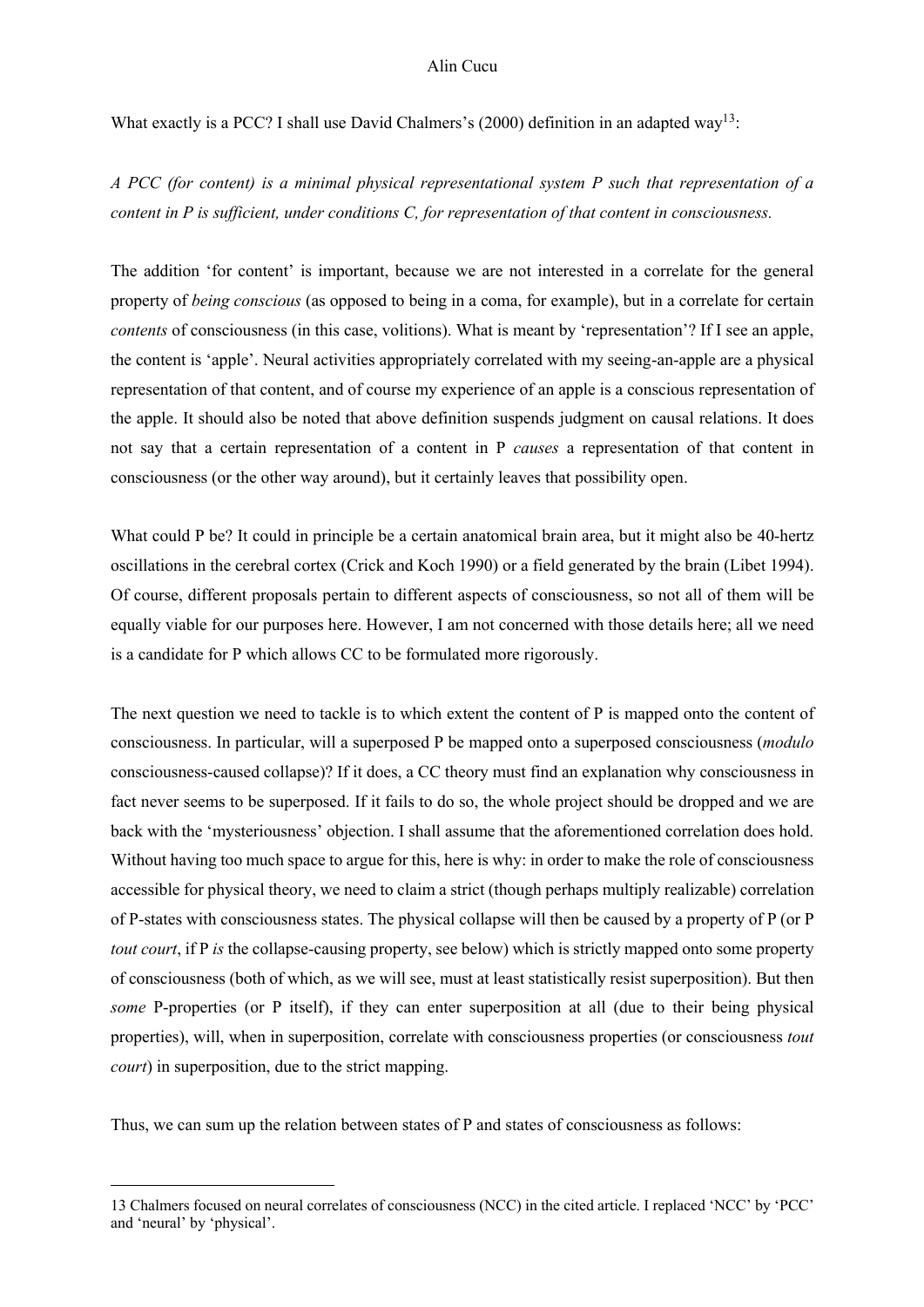*superposed P*  $\rightarrow$  *superposed consciousness*<sup>14</sup> and

*definite P → definite consciousness*

# *4.2.2 CC and the m-property framework*

Let me next clarify the interplay between measurements and the evolution of undisturbed quantum objects. Measurement in the language of QM is what leads to definite states (and results). In terms of a wave function diagram, a measurement turns the extended 'hill(s) and valley(s)' of a wave function into one sharp peak (at least in case of a collapse onto an eigenstate, which I shall assume here). Such a process (if it indeed takes place) is a disruption of the temporal evolution of the wave function dictated by the dynamical Schrödinger equation.

It is important to note that the Schrödinger dynamics is *deterministic* (*not* probabilistic!) and *unitary* (roughly, it preserves all the information contained in the wave function across time). The collapse, by contrast, is *non-unitary*, i.e. it 'destroys' most of the information contained in the wave function prior to the collapse, by reducing the multitude of possible values contained in the wave function (corresponding to a superposition of states) to just one. After a collapse, the Schrödinger dynamics again determines the evolution of the wave function, until the next measurement/collapse.

Spelling out a physically viable theory of CC requires an explanation of how the mind 'measures' superposed brain structures. The most elaborate approach I know of is the one by David Chalmers and Kelvin McQueen<sup>15</sup>. They propose the existence of 'm-(measurement-)properties'. An 'm-property' (or 'm-observable' or 'm-quantity') is characterized as follows:

- There can be no superposition of an m-property  $\Rightarrow$  a system's wave function is always in an eigenstate of the operator of this property
- Whenever an m-property is about to enter a superposition (via entanglement with a superposable property of another physical system), it collapses to definiteness
- The probabilities of the collapse are given by the Born rule for the associated m-operator

In the framework used here, an m-property must of course be a property of a PCC; in fact, as I understand Chalmers and McQueen, the m-property *is* a the PCC. Which properties might be m-properties? In principle, any physical or mathematical property is a candidate. There are at least two constraints, however: (1) an m-property must not be too common, so that there is room for superpositions (otherwise collapses could not occur); (2) an m-property must not be too rare, so that measurements (which always

<sup>14</sup> The arrows signify entailment.

<sup>15</sup> I refer to drafts available on the internet (Chalmers and McQueen 2014 - draft planned for an anthology that is due 2020); an overview of the different drafts can be found on http://consc.net/qm/ (accessed 2020/04/30)).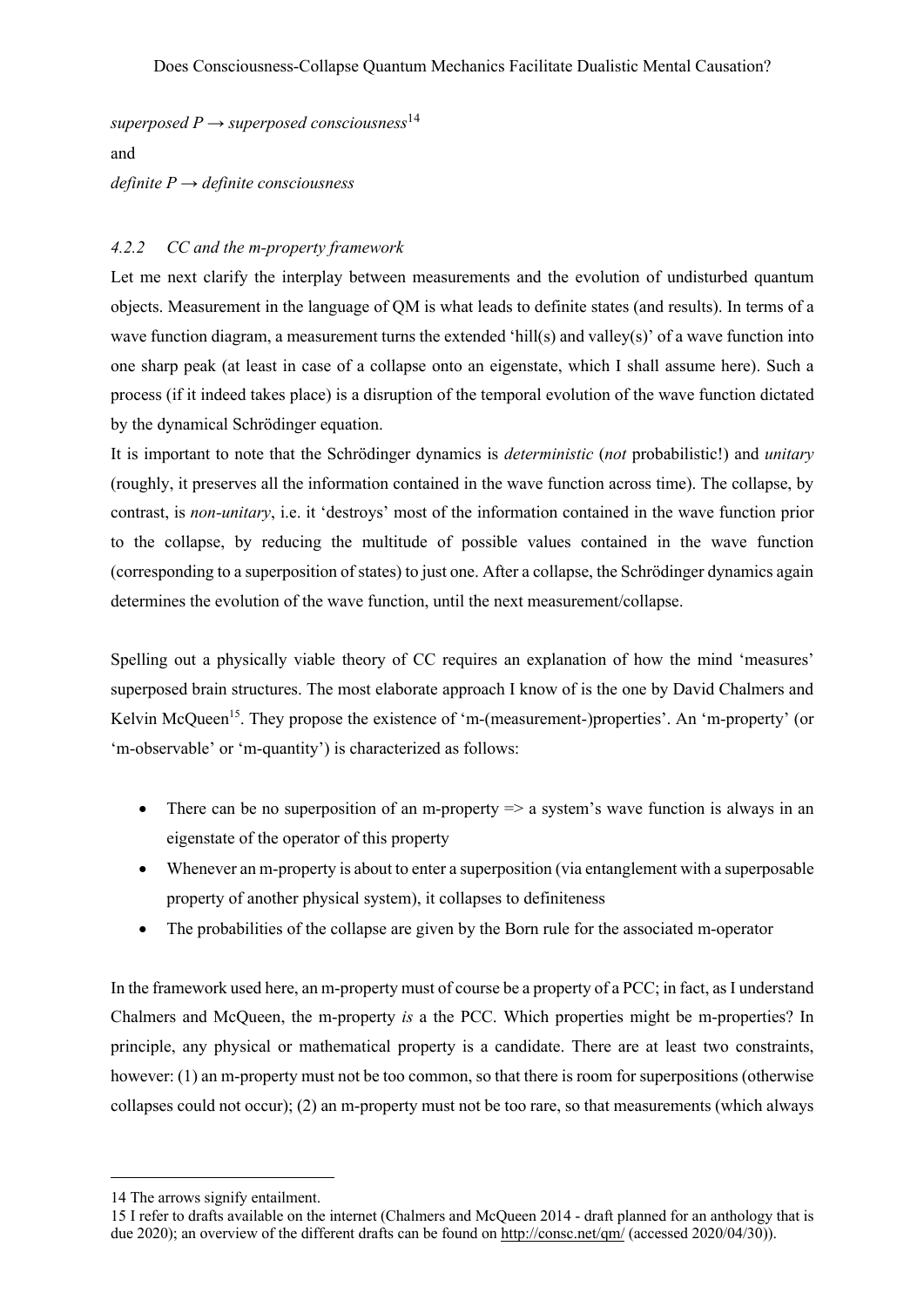yield definite results) always involve m-properties. Constraint (1) rules out at least position, mass or very common atoms or molecules. Constraint (2) suggests that m-properties must be present in brains. For now, just to get an idea how m-properties work, let me briefly present an illustrative toy model. Suppose an m-property has two eigenstates,  $|m_1\rangle$  and  $|m_2\rangle$  with eigenvalues  $\mu_1$  and  $\mu_2$ , respectively, and that the structure possessing the m-property is in state  $|m_1\rangle$ . Suppose further that a particle in a superposition (of observable p) of  $\pi_1 | p_1 \rangle$  and  $\pi_2 | p_2 \rangle$  gets entangled with our m-system. The (fictitious) superposition

$$
|\Psi\rangle = \mu_1|m_1\rangle \pi_1|p_1\rangle + \mu_2|m_2\rangle \pi_2|p_2\rangle
$$

results, which will in fact not occur. Rather, there will be an instantaneous collapse onto either  $|m_1\rangle|p_1\rangle$ or  $|m_2\rangle|p_2\rangle$ .

### *4.2.3 CC and the Quantum Zeno effect*

The main problem for the m-property theory stems from the application of the so-called Quantum Zeno Effect (QZE) to m-properties. The QZE roughly consists in quantum systems becoming 'frozen' in one state if they're being measured in very rapid succession<sup>16</sup>. Some have thought the QZE conducive to interactive dualism, arguing that the mind could, through a fusillade of measurements, hold certain brain structures – which would otherwise 'smear out' according to the Schrödinger dynamics – in one definite state and thus trigger actions (Henry Stapp is perhaps the most famous proponent of this theory, see a.o. his 2017).

Alas, it is not so easy. Remember that an m-property cannot enter superpositions of its values. This means that by itself it cannot evolve, at least if we take the Schrödinger evolution as a basis (which requires constant, though changing, superposition). And if consciousness is strictly correlated with an m-property, then it cannot evolve either, at least not by itself. But this seems unacceptable – surely our consciousness constantly evolves, i.e. changes. On the other hand, if we allowed (*contra* the initial hypothesis of m-properties) consciousness to go into superposition, we would get the similarly implausible result of a non-definite consciousness.

A first way out of this dilemma could be to stipulate a different physical dynamic for m-properties, one that does not entail constant superposition<sup>17</sup>. Perhaps this is a viable proposal, but I don't know which dynamics could be adequate. I'll leave the idea for further exploration.

<sup>16</sup> Rigorous definition of QZE: "If system S is in eigenstate E of some observable O, and measurements of O are made N times a second, then, the probability that S will be in E after one second tends to one as N tends to infinity." 17 I am indebted to Dustin Lazarovici for this suggestion.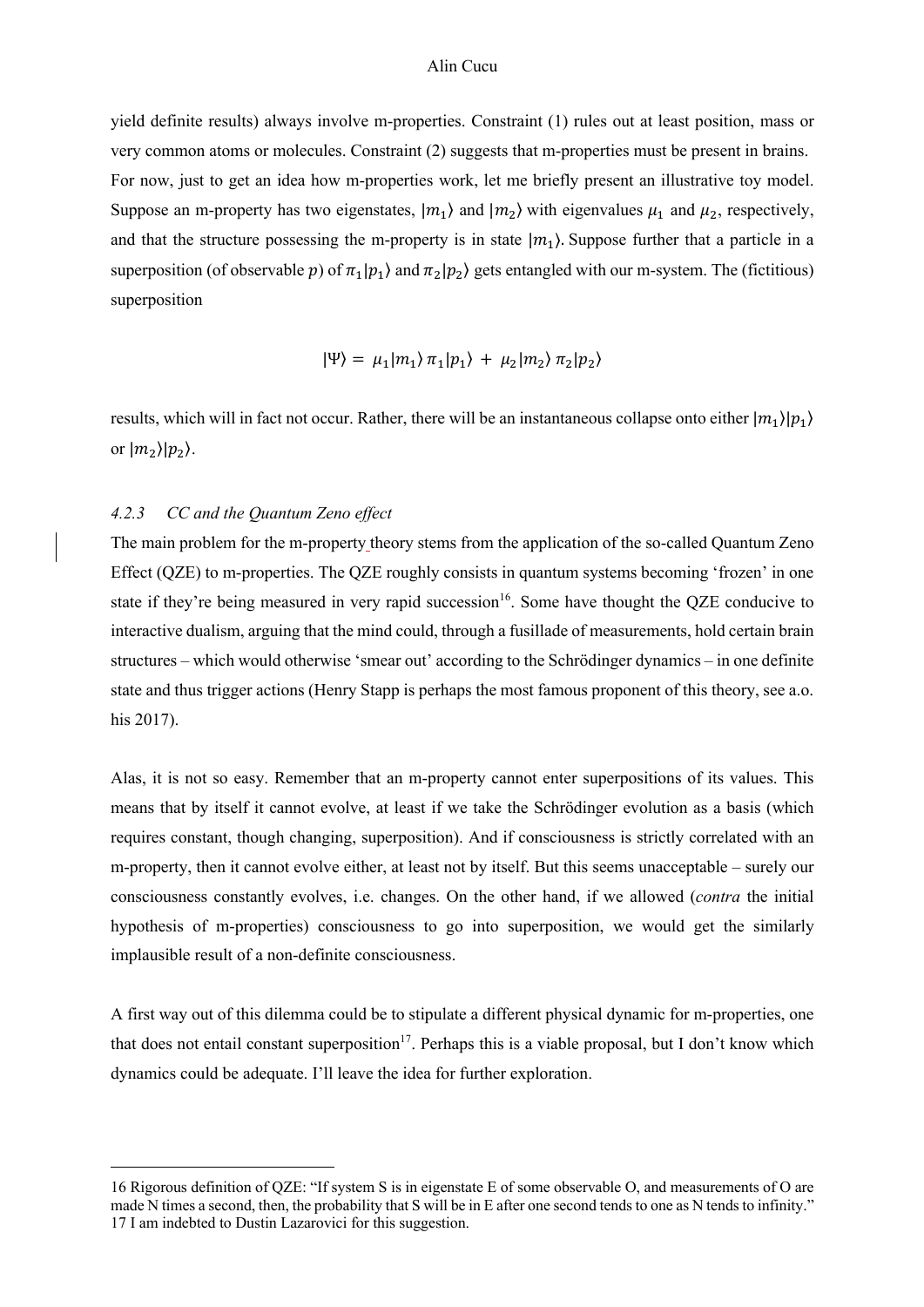Another option is to propose that consciousness can change once it interacts (gets entangled) with other physical systems. Via the QZE, the impending superposition would instantly collapse. If it could collapse to its initial state only, then we would again get a frozen consciousness. But as my above toy example shows, there is no need for the superposition to collapse to the initial eigenstate of the moperator; it could as well (with a probability given by the Born rule) collapse onto one of the other eigenstates. Thus, we get an evolving consciousness, albeit one that evolves in discrete steps rather than continuously. Is this plausible? It depends on two things: (1) whether such a 'jumpy' evolution is compatible with our first-person conscious experiences; (2) whether the m-property can have enough eigenstates.

(2) should not be a problem. Take the position operator: it might have infinitely many eigenstates (or a continuous spectrum of eigenstates) or (if space is discrete) very many eigenstates. This could similarly be the case with the m-operator. As to (1), it needs to do justice to our conscious experiences by excluding gaps and indefiniteness in the stream of consciousness. The 'discrete evolution' theory clearly disallows indefiniteness (which is a problem for the 'approximate m-property' account, see below). Regarding gaps one might argue that, provided the quantum leaps from eigenstate to eigenstate take (very little) time, this short intermediate period constitutes a gap.

It is hard to make an informed judgment about this, since we simply lack background knowledge. Comparing the stream of consciousness to a movie is of no help here. We experience a movie as continuous (rather than as what it actually is, a rapid succession of pictures) because of limitations of our visual system, but more importantly we experience a movie *in our consciousness*, while it is nonsense to say that we experience *consciousness itself in consciousness*. While we have experiences of both continuous-appearing and discrete sequences of pictures, we have no experience of a continuous vs. a discrete consciousness. At least it is not obvious that an ontologically discrete stream of consciousness is at odds with our experience. Furthermore, there is still the option that the m-operator has infinitely many eigenstates (or a continuum thereof), which certainly supports 'gap-less' consciousness.

McQueen and David Chalmers<sup>18</sup> have their own way out of the quantum Zeno dilemma. They call it 'approximate m-properties'. The idea is inspired by the GRW theory. An approximate m-property is thus a property whose superpositions *stochastically* collapse (as opposed to *always collapse*, like in absolute m-properties discussed above). Chalmers and McQueen suggest that the collapse frequency depends on the size of the superposition; the more superposed the m-property is, the more probable a collapse becomes. Their favorite candidate for an m-property is integrated information as it figures in Integrated Information Theory (IIT). Simply put, their theory has it that the more integrated information (the more consciousness) accumulates in a brain, the more probable a collapse onto a definite state of the m-operator (and, by implication, of the physical substrate, and of consciousness) becomes.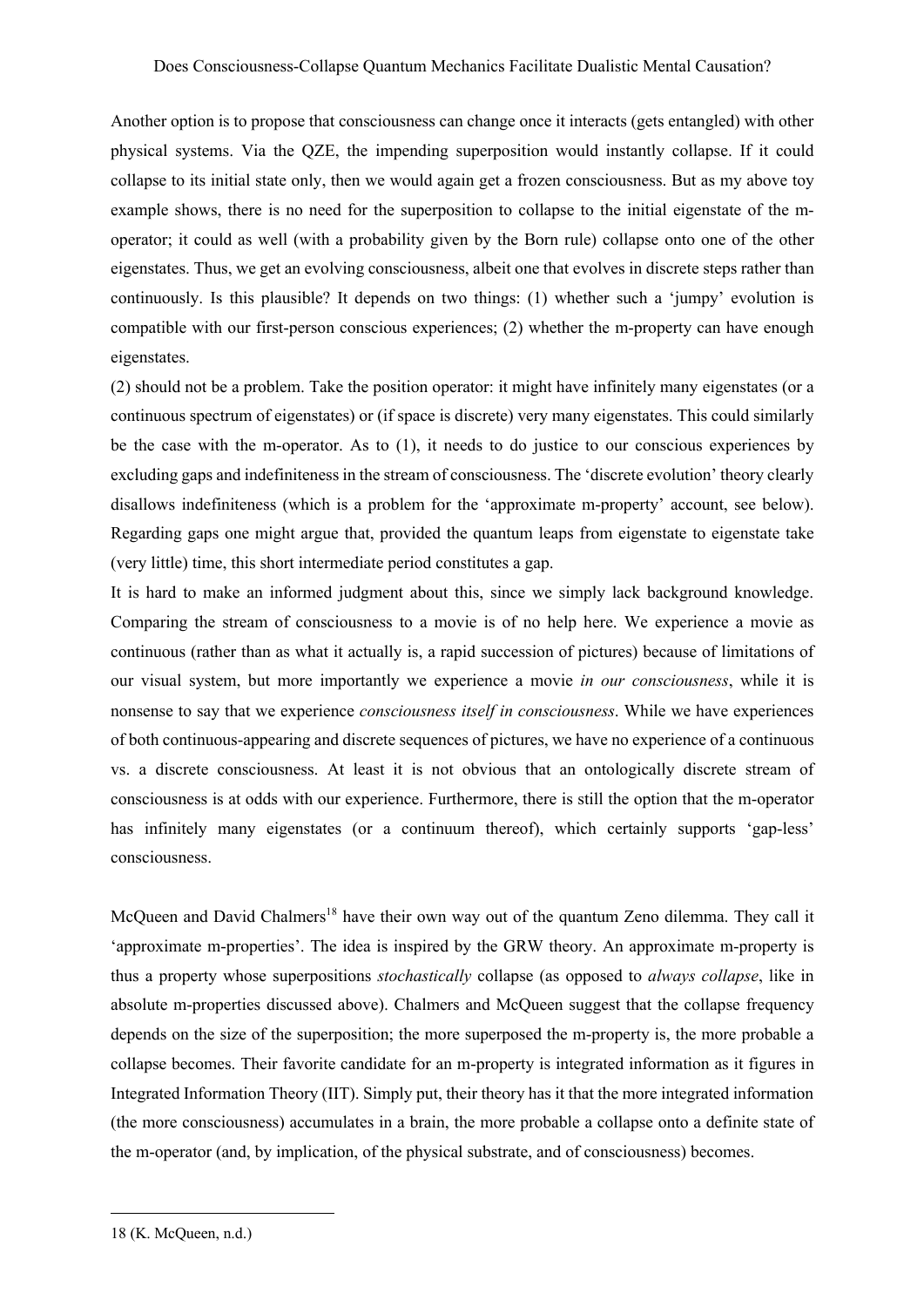I must admit that I find the idea of discontinuous consciousness more attractive. On the approximate mproperty approach, there will still be tiny periods of time during which consciousness is superposed and hence indefinite. But presumably none of us ever experiences 'superposed consciousness'. Are the superposition periods so short that we don't experience them? Perhaps, but, again, consciousness is not something *of which* we can be aware but the one thing *through which* we can become aware of things. Therefore, I take it that we could not fail to experience even short superposition periods. On SD, there is the additional question whether or how a non-physical *mental substance* can be superposed. If it cannot, this would unduly exclude SD from being a viable position.

Dualists, at least those who are committed to a sufficient ontological independence of mind from matter<sup>19</sup>, can take a completely different route, namely posit a total independence of consciousness dynamics from brain dynamics. This ensures complete causal autonomy for the mind, but it is also highly implausible – within the framework of CC, *nota bene*. First, neuroscience has provided ample evidence for mind-brain correlations. Plausibly, the evidence so far leaves room for a partly independent mind dynamics, especially when it comes to actions. But this option is barred on always-CC, since no definite brain state can hold without consciousness. Thus, the dualist who wishes to combine independent mind dynamics with CC must take the more radical step towards a *complete* independence of mind from brain. But this is also implausible: suppose the brain goes into superposition, but the mind does not (presumably cannot). Can this state of affairs last? If yes, the combination of definite consciousness & indefinite brain suggests that having a brain is not a necessary condition for either phenomenal experiences or actions. This possibility cannot be dismissed out of hand, perhaps near-death experiences (NDE) show that this is possible. But note that in NDE, on a substance dualist reading, people leave their bodies. Maybe free-floating souls don't need brains for phenomenal experiences, but embodied souls almost certainly do. If, on the other hand, the divergent state cannot last, it will have to be ended by the mind collapsing the brain onto a definite state. But this takes us back to where we started, namely to the brute assertion that non-physical minds collapse quantum superpositions, with no further elucidation.

## **4.3 Free actions in danger?**

Let's take stock what we have seen so far. If a dualist wishes to hold onto CC to explain mental causation and make the theory rigorous, he needs to find a way out of the quantum Zeno dilemma. The best option here is, in my view, to posit discontinuous 'measurements' of the mind via m-properties. This seems superior to the 'approximate m-properties' view which implies short periods of superposed consciousness.

<sup>19</sup> In particular, supervenience and perhaps some grounding relations seem to be excluded, because they tie mind dynamics to closely to brain dynamics.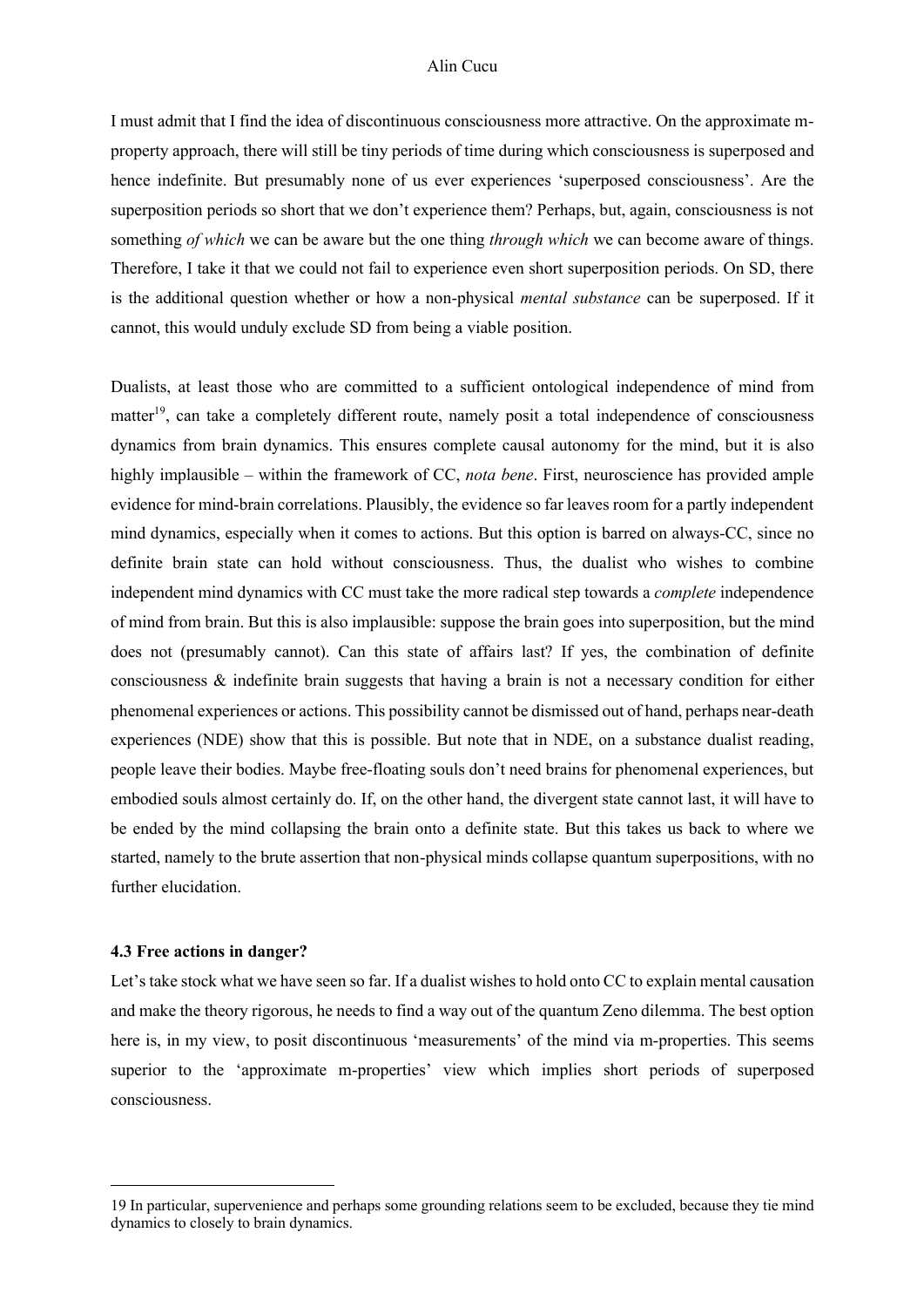There are, however, two big challenges for both accounts.

The first one is the question of causal efficacy. Does the mind really play a *causal* role, such that some events happen at least partly because of a causal contribution of the mind, or is it just 'consciousness dangling from physics', where the physics does all the causal work? On PD, causal efficacy is guaranteed if the mind/consciousness is identified with the relevant m-property. Since it is (causally) *because of that property* that collapses in the brain occur, one can confidently speak of the mind being causally efficacious. On SD, however (as well as on any variant of PD that distinguishes between mind and bearer of m-property) things look different. It seems that a combination of such dualism, CC and a dependent mind-dynamics entails that the mind is causally impotent. Here's why: as pointed out, it is because of certain states of an m-property (actual or impending superposition) that a collapse occurs. On SD, the mind is distinct from the physical basis with its m-property; the mental states merely supervene on brain states. Hence, the mind just 'tracks' what is going on in the brain, but its causal contribution is exactly zero. Causal efficacy for the mind can of course be attained by positing independent mind-dynamics (and thereby dissolving supervenience), but we have already seen that this leaves us with an unsatisfactorily brute account.

The other question is that of causal independence. By 'causal independence' I mean what other authors have termed 'being the ultimate author of one's actions' (Moreland and Rae 2000), 'being the producer of one's actions' (Hasker 1999) or 'self-movement' (Gasser 2015)<sup>20</sup>. In effect, this is nothing but our commonsense conception of free will: I can generate actions/mental events "*ex nihilo"*21, without being caused (deterministically or indeterministically) to do so by anything external (ultimate authorship condition), and I can choose between alternative actions/mental events without being externally tied down to one of them (alternate possibilities condition<sup>22</sup>). Now, is the mind, on one of the outlined CC theories, causally independent in this sense? We have already seen that this is not possible on a CC/SD combination, since on this view the mind is causally inefficacious and *a fortiori* cannot be causally independent. On PD, things are a bit more complicated. At first glance, it might seem that the mind cannot be causally independent, for it is the m-property that is doing all the work. But all the m-property framework says is that (impending or actual) superpositions collapse to one of the m-eigenstates with a probability given by the Born rule. *Prima facie* this does not prevent the mind from making some causal contribution to the *direction* of the collapses. But now we have to be careful how to spell this out. First, it seems to me that we need to distinguish between *observation* and *action*. I assume that it is wildly implausible to claim that observers somehow 'choose' whether an electron goes spin up or spin down,

<sup>20</sup> One should think that 'agent causality' suffices, but there are many views figuring under that label which clearly assign far less causal independence to the agent than I have in mind here (e.g. (R. Clarke 2000; Chisholm 1976; Kane 2011)).

<sup>21</sup> I chose this strong expression to delineate the view proposed here from other, weaker views of agent causality, which at first glance speak no less of the agent being the cause of her actions. For example, Clarke (2011) claims that the agent is a co-cause besides her reasons; Swinburne (2013) holds that it suffices for agent causality that the agent complete the otherwise insufficient physical causes.

<sup>22</sup> Some philosophers have attempted to show that this principle is not a necessary condition for free will (e.g. (Frankfurt 1969). I take those attacks to be unsuccessful (cf. Swinburne 2013, ch. 7.6).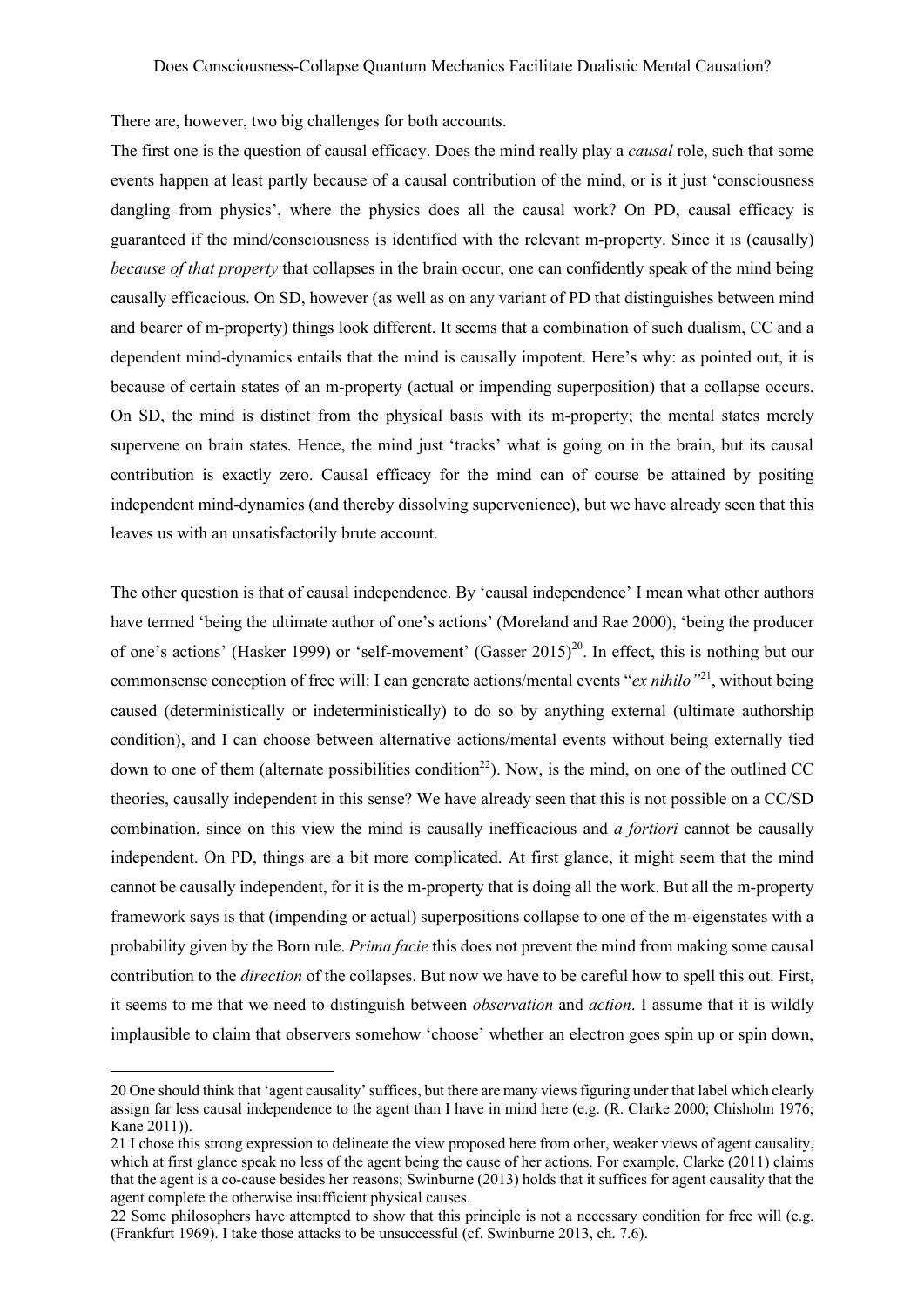but that an agent choosing his action is exactly what we want to get at. So we could propose that in observations, the mind is causally efficacious but not causally independent, while in actions it is both efficacious (regarding the collapse direction) and independent. A possible complaint against this is that it sounds ad hoc. After all, the underlying mechanism is the same in both cases, which suggests an equal treatment: either the mind is merely causally efficacious in both cases, or it is causally independent in both cases. But this disjunction is unsatisfactory, since the first disjunct precludes genuinely free actions, and the second disjunct posits an implausible 'Jedi' power of choice over what happens in the physical world.

Let's grant for the sake of argument that the mind can have different causal roles in observation and action as outlined above. It then follows that the mind directs the collapses. But doesn't this run counter to quantum theory and physical theory in general? At least not obviously, and not in all respects. Remember that we allowed for some theoretical role of consciousness in the first place. Then suppose that consciousness is an m-property. Do we know *in what manner* this m-property brings about collapses? We don't. The collapse process is a 'black box' for us. It might as well be that the box contains the effects of conscious volitions. One could still object that the introduction of m-properties was meant to naturalize consciousness by making it accessible for physico-mathematical theory, and volitions elude the grasp of physics and mathematics. But this objection fails to acknowledge that the naturalization of consciousness does not annihilate its phenomenal nature; to the contrary, it must preserve it, on pain of ceasing to be a theory of phenomenal consciousness. In fact, naturalistic theories of consciousness try to model features of phenomenality and often center on the concept of information (see e.g. (Chalmers 1996; Tononi et al. 2016). Hence, I conclude that claiming causal independence of the mind does not violate the spirit of a naturalistic CC theory.

There is one restriction for the causal independence of the mind, however, at least if one wishes to stay on safe ground in physical theory: the Born rule. The Born rule is a mathematical postulate that fixes the probability of outcomes of measurements of a superposed quantum system, and it is experimentally very well confirmed. For example, it follows from the Born rule that an electron in a superposition of spin-up and spin-down (relative to a given axis) will with a probability of 0.5 go up or down in a magnetic field, respectively; and indeed, doing sufficiently many (say 10,000) measurements with prepared electrons yields probabilities of the two possible outcomes close to 0.5 each. If a CC version of ID is to respect the Born rule, then the relative frequency of a given type of outcome must converge to the value given by the Born rule. For example, if the m-operator has four eigenvalues, the relative frequency of each corresponding outcome will converge to 0.25 in case of a uniform superposition (with equal weights of the superposed states), or, more generally, to a number depending on its individual weight (while the relative frequencies/probabilities must add up to 1). In other words, it is simply not possible that, in the long run, a certain action/action type (corresponding to a certain eigenvalue of the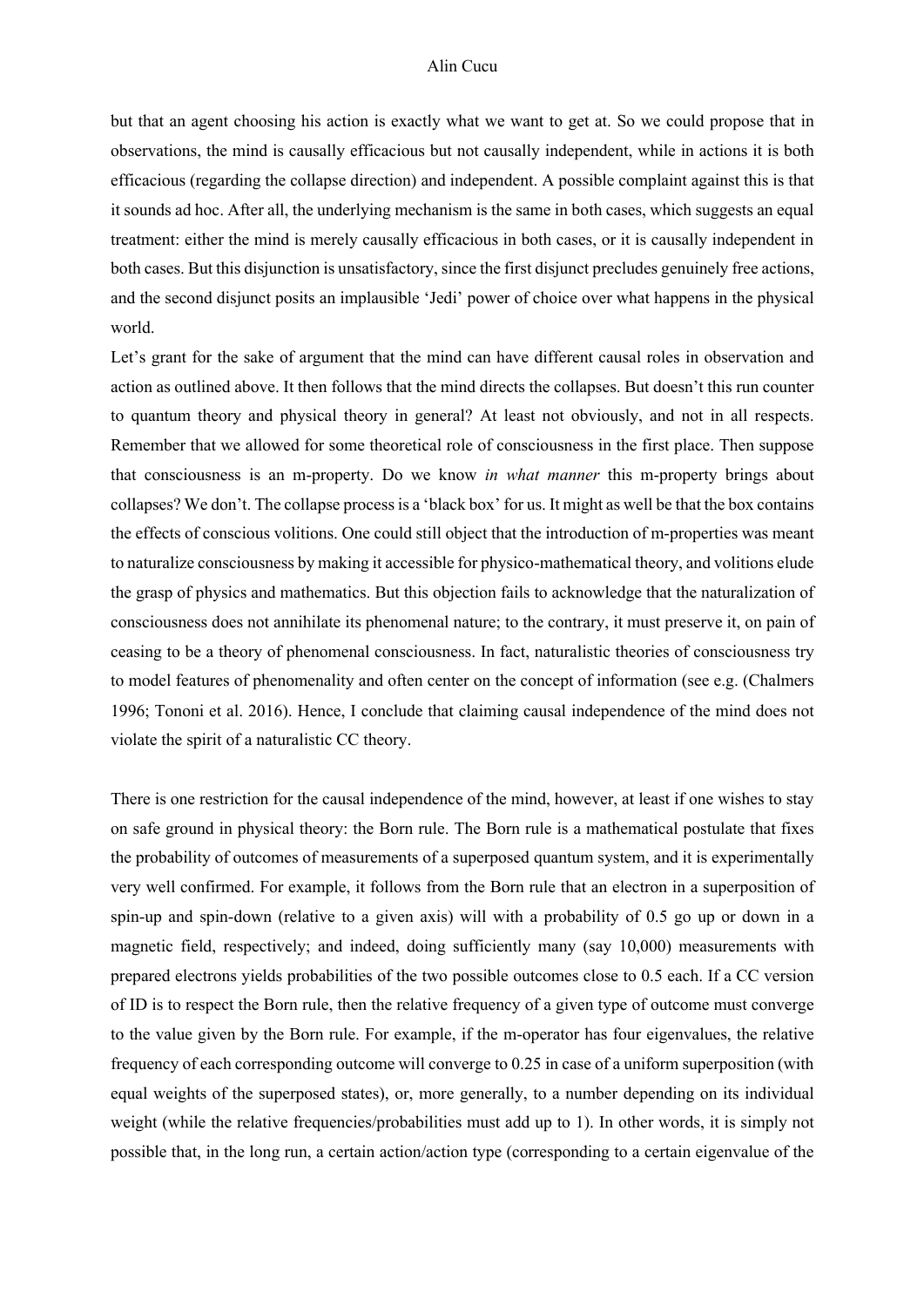m-operator) occurs in 40% of instances of willings<sup>23</sup>, given a uniform superposition (*mutatis mutandis* for non-uniform superpositions).

How much of a restriction of freedom is this? We should halt here for a moment and realize that we've reached a crucial point. The Born rule can reasonably be called a law of nature. Thus, if mental causation does not respect Born's rule, a law of nature is violated. We should then in principle be able to detect those violations in brains. An independent issue is how to construct the notion of 'laws of nature', if such violations are possible. I will briefly gesture towards this point in section 6.

But back to the question: how mutilated will freedom come out if mental causation respects the Born rule? This will depend on the number of eigenvalues associated with the m-operator in conjunction with the possibility of multiple realizability. The more eigenvalues, the more 'destinations' there are for a collapse process. However, there must also be multiple realizability, that is, a certain action (type) needs to be realizable by different brain states (corresponding to different eigenvalues). This is because even if there are many possible target states of a collapse process, it should be ensured that a number of them (not just one) leads to a desired action; otherwise, volitions and body movements would frequently come apart. But those two conditions (multiplicity of m-eigenvalues and multiple realizability) seem to be just necessary, not sufficient conditions. After all, a multiplicity of eigenvalues distributed over redundant brain states just raises the probability of the desired action being carried out; it does not guarantee it. It might still happen, with a certain probability, that I endeavor to raise my arm, but end up with stomping my feet. I presume that such aberrations are extremely rare, and that there are good physiological (as opposed to quantum mechanical) explanations for them. Therefore, it seems that a CC theory of ID cannot afford to allow inherent action failures.

A proposal of how to reconcile free will and CC comes from Henry Stapp, one of the most prolific writers on this subject. I cannot do justice to his ample work here, especially because his theory seems to have evolved over the years. What I am going to do is draw mainly on his most recent work *Quantum Theory and Free Will* (2017), focusing on the most relevant points for ID.

Stapp divides the causation of a free action into three processes<sup>24</sup>. Process 2 is the Schrödinger dynamics, process 3 the probabilistic collapse process, and process 1 the mental influence. He conceives of process 1 as a Y/N question, e.g. "Am I moving my finger?". The link to the brain as a quantum object consists in every volume V of a brain's state space having a discrete observable with the values Y and N. David Bourget (Bourget 2004, 9) succinctly sums up this view as follows: "A measurement of this observable for some V yields a positive outcome if the brain is in V and negative otherwise. There should thus be

23 By 'willing' (or volition) I mean here the mental state that either constitutes the actual carrying out of the (conscious) action or inevitably (physiological failures notwithstanding) leads to the action. In other words, a conscious raising of my arm couldn't happen if I didn't will it in the sense here under discussion. By contrast, an expression of will like in "I want to watch a movie tomorrow night" is *not* what I mean by 'willing'.

<sup>24</sup> In his 2017, Stapp speaks of two processes (1 and 2) only. Although this is his most recent advance, it is still legitimate to depict him as assuming three processes, since he divides process 2 into two phases (2017, 8).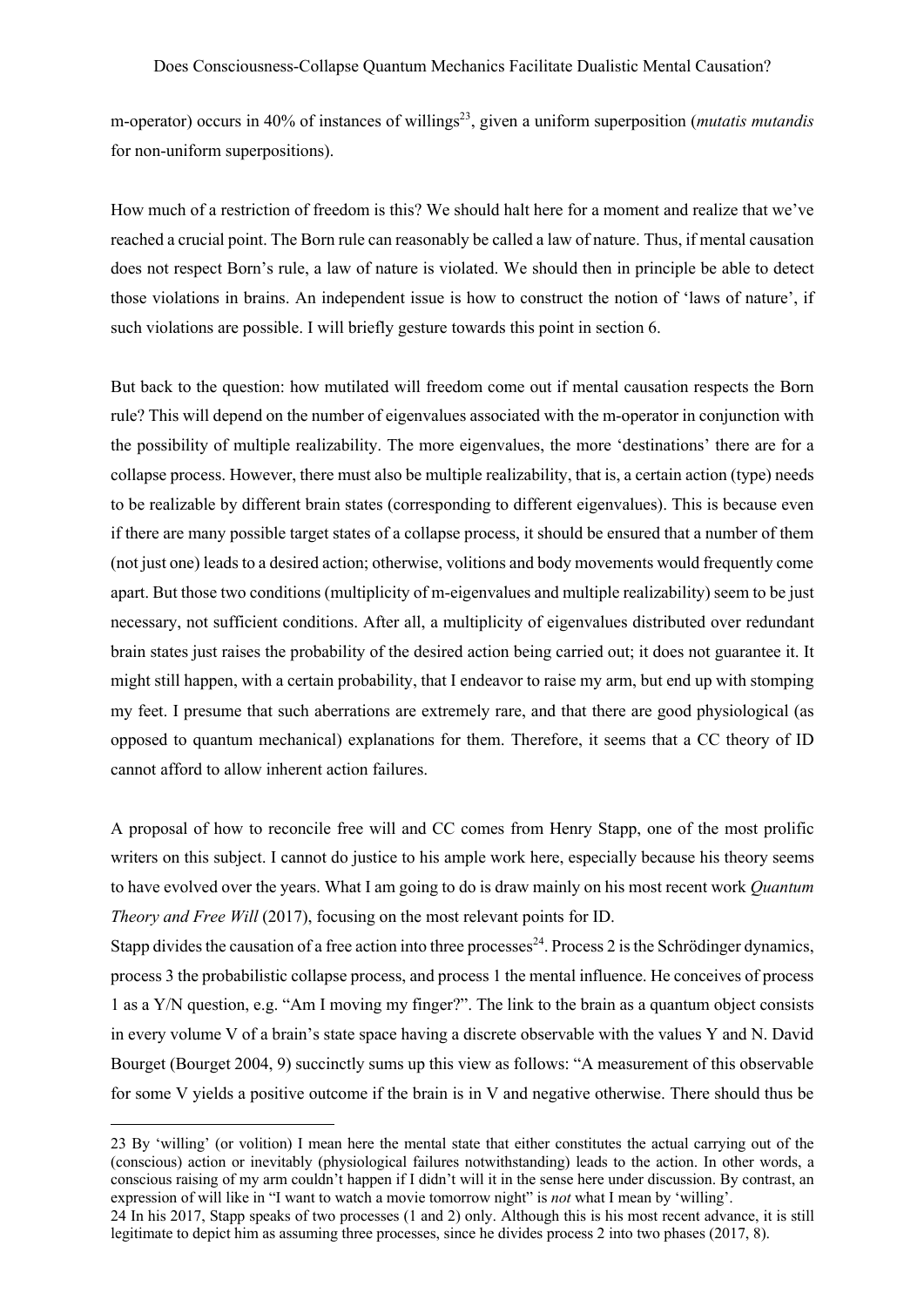a measurement that can tell us if a brain is in one of the many possible states in which any decision has been made." In other words, in contrast to my suggestion concerning the m-properties account above, Stapp is multiplying observables rather than eigenvalues. It is important to note that for Stapp, the two pivotal points for free actions are processes 1 and 3. Process 1 determines the 'question'25, and process 3 (probabilistically) determines the answer, thereby not – it seems – strictly observing the Born rule. He writes: "In the quasi-orthodox theory nature's choices are not random, hence lacking a sufficient reason to be what they are, but are assumed to have sufficient reasons that entail a biasing of nature's choices in favor of choices that advance the personal values of the subjects in these experiments who are posing the questions pertaining to matters of interest to themselves." (2017, 99-100). The (in my view) insurmountable difficulties of integrating values into a physical theory notwithstanding, it may well be that already at this point, Stapp's theory breaks the Born rule, something he emphatically excluded in earlier writings (e.g., (Stapp 2004)). Be that as it may, on Stapp's account, each 'question' the mind may ask in order to trigger an action corresponds to a 'projection operator' belonging to an observable  $2^6$ . Now, the values of those observables are subject to the Schrödinger evolution (process 2) and thus the probabilities of receiving a 'Yes' or 'No' answer, respectively, depend on the point of time of the question. Put simply, the probability for a desired answer  $(Y/N)$  to a certain question rises to its possible maximum (0.5) within a certain time limit (call it  $T_s$ ), only to result in a collapse (without the mind's interference) and re-rise of the probability within the next  $T<sub>S</sub>$  period (see fig. 3). What the mind now does, according to Stapp – not, *nota bene*, collapsing the wave function – is to 'hold in place' the collapse outcome (in case it was the desired one) via the QZE, for time period Ta.



*Fig. 3: Process of enforcing a free decision according to Stapp. The vertical axis represents the probability that a collapse to the 'yes' state occurs upon measurement (here it is assumed that the state is the desired one). Dashed lines mark actual events.* 

<sup>25</sup> According to the most recent version in Stapp 2017. He held this already in his (1999), then intermittently retracted it.

<sup>26 .</sup> The detailed psychophysical rules that are presumed to fix or determine the projection operator P (which defines the empirical question) are not yet known, and I have made no basic commitment concerning the form of those rules." (Stapp 2004)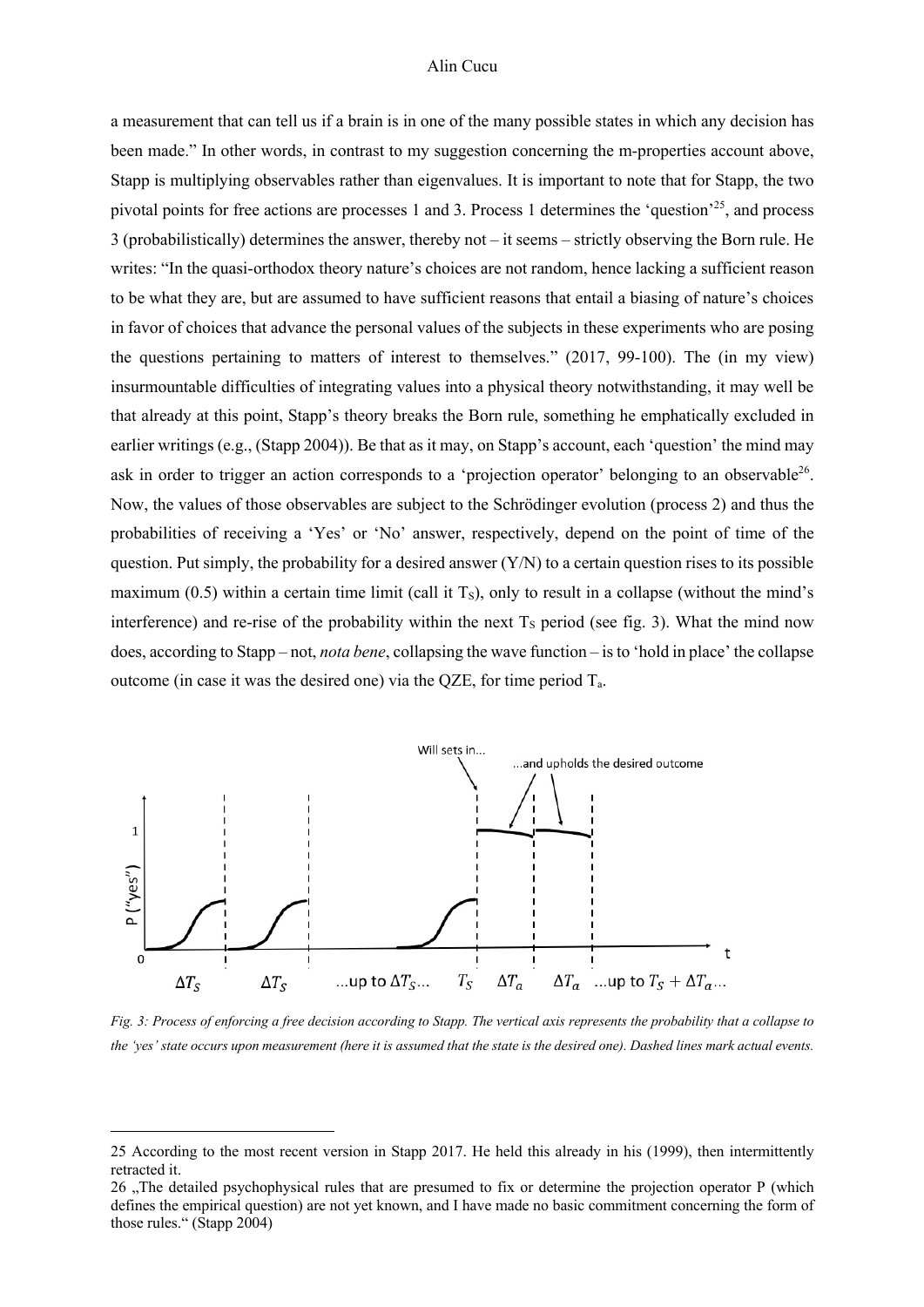In the above example, the will sets in at  $T_S$  and upholds the probability of the desired outcome at  $\sim$ 1. *(Own creation after fig. 3 in Bourget 2004)*

Stapp's account can be criticized in several ways. First, his conception of 'mental measurements' as empirical questions is awkward and implausible. Asking a question simply does not seem to be what is going on when we will an action (perhaps a case can be made for phenomenal experiences being construed as a 'Q & A game', but I doubt that). There is no introspective evidence for this claim, and simply re-christening volitions as questions won't do, not least because we can clearly distinguish between the mental events of questions and of volitions. But admittedly, not much hinges on how one construes the mental events initiating actions; perhaps one could just claim that volitions as directed to one outcome are successful only to the extent to which the Born rule allows it. Nothing essential would be lost by dropping the 'Q  $\&$  A' talk.

Another, more serious concern is that free actions may have to wait, since 'nature's answer' to an 'action request' can be negative. This stands in contradiction to our daily experiences. Stapp seeks to evade such an obvious discrepancy by making mind-matter-'communication' exceedingly rapid; for example, he holds that many 'Nos' can occur without any passage of time (2017, ch. 2) and that the mind can transmit information faster than light (2017, ch.  $6 + App. A$ ). I leave to physicists to judge whether all this is tenable and whether his rejection of 'no superluminal transmission' does not run up against the no-signaling theorem<sup>27</sup>.

A third objection is that Stapp's account entails ubiquitous deviations of actions from will. David Bourget (2004) argues to this effect. As sketched above, the mental interactions are bound to time frames  $T<sub>S</sub>$ . Within one instance of  $T<sub>S</sub>$ , the mind can send a finite number of 'requests' for a wave function collapse in the desired direction. Bourget assumes that  $T_s$  should be at most 100 ms, this representing the empirically discovered lower threshold for the individuation of *complex* conscious events ((Varela 1997); coincides with Libet's 'urge' (Libet et al. 1983; Libet 1999)); and that  $T_a$  is in the order of 20 to 50 ms, this representing the lower threshold for simple conscious events to be perceived as separate in time (Kristofferson 1967; Hirsh and Sherrick Jr 1961). Under those assumptions, 2 to 5 attempts of doing an action are available per timeframe. With the *ex hypothesi* stipulation that the probability of the desired response is 0.5 at each attempt, we get a probability of between 0.03 (for 5 attempts) and 0.25 (for 2 attempts) that the desired action fails. It seems clear that even a ratio of 3 failed actions per 100 are highly implausible. Stapp has replied to this criticism in the following way: "[T]he events in a rapid sequence generated by a willful effort are not perceived as separate in time. They all run together, and their rapidity is associated with the feeling of effort. I have never found any reason why the temporal separation between the events experienced in this run-on way could not be a fraction of 1ms, if their rapidity is controlled by conscious effort." (2004, 7) Apparently, he rejects the construal of single

<sup>27</sup> The no-signaling theorem (or no-communication theorem) is a no-go theorem from quantum information theory which states that, during measurement of an entangled quantum state, it is not possible for one observer, by making a measurement of a subsystem of the total state, to communicate information to another observer.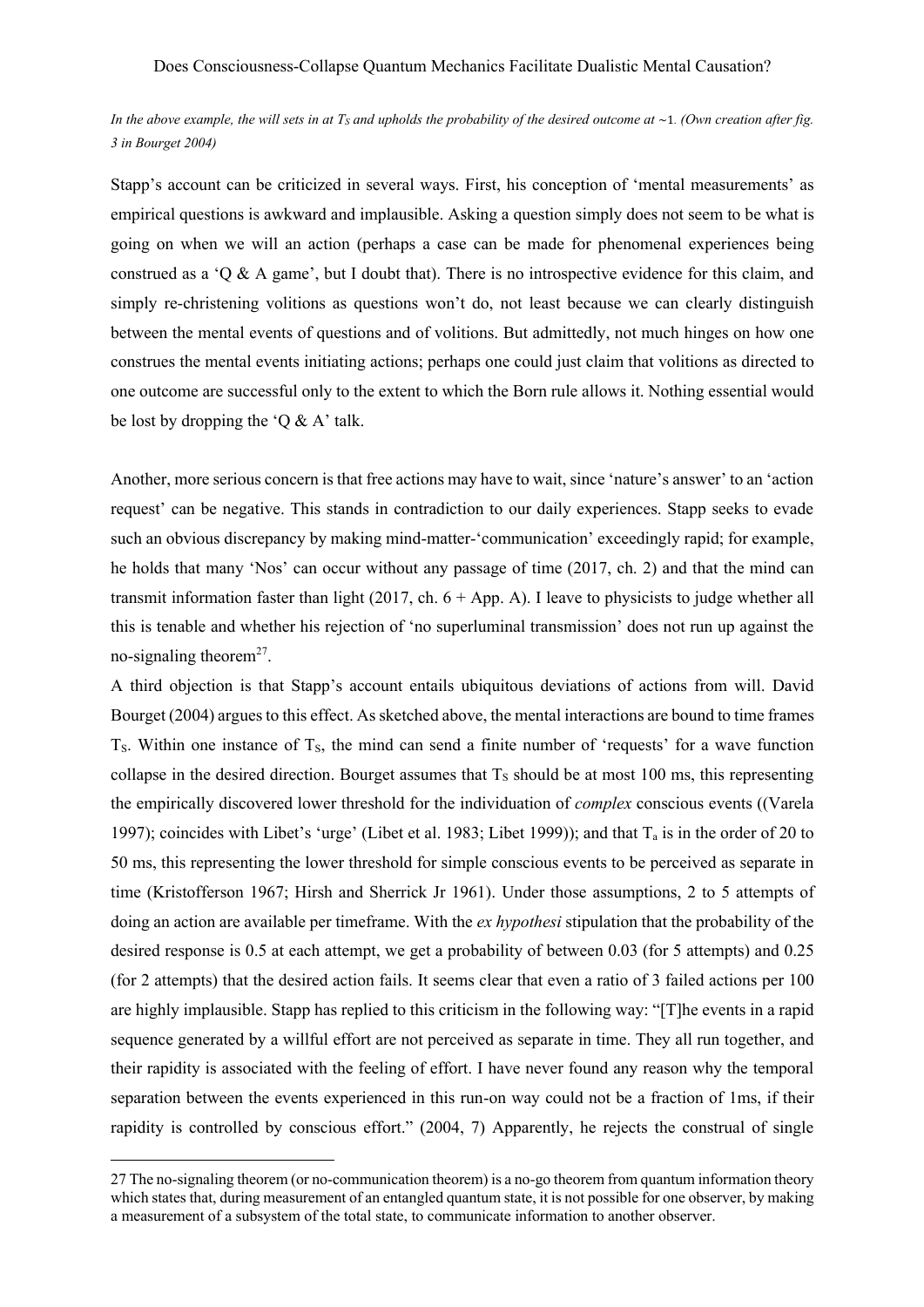conscious efforts as simple conscious events falling under the 20 to 50 ms restriction. Indeed, we plausibly don't experience willful effort as a rapid sequence of events, but Stapp's analyzing conscious effort into many quantum-mechanically relevant single events is currently just a hypothesis in need of corroboration. So, the difficulty here may after all not be insurmountable.

The fourth objection is one of two problems of CC having to do with decoherence. Decoherence means the leaking of quantum information from a system to its environment, which could only be prevented by perfect isolation (including very low temperature). Brains, however, are of course open systems, heavily coupled to their environment. In any case, decoherence times in brain structures are short by the standard of time frames of our conscious lives (in the order of  $10^{-12}s$  or even significantly less, depending on the exact structure in question). Whether or not decoherence times constitute a difficulty for quantum-aided mental causation will be discussed in section 5.3. Here, we will deal with a different problem arising from decoherence. As David Bourget (2004) argues, decohered states can and should be thought of as *improper mixtures*. Improper mixtures are quantum superpositions, albeit without the ability to generate interference effects. Thus, the mind could still wield its quantum influence on the brain.

There is a significant drawback, however. Decoherence construed this way entails that the brain is entangled with a host of external systems and that brain regions relevant for a given action are entangled with irrelevant ones. But this means that superposition collapses of brain structures must encompass the entangled systems beyond the brain as well. Applied to action, this implies that conscious effort directed at a bodily action would have *direct* consequences for physical structures beyond my body. Proponents of telekinesis should not rejoice prematurely, however. After all, a *directed* manipulation of one part of an entangled system via the other part is forbidden by the no-signaling theorem. Also, there doesn't seem to be good evidence for even random influence of mental volitions on physical objects outside the body.

More importantly even, the entanglement of relevant brain areas with irrelevant ones raises the question why only the relevant ones (e.g. the  $SMA^{28}$ ) collapse. This is clearly a problem for accounts like Stapp's that construe NCC as specific brain areas, but even if one went for a neurologically more unspecific PCC, the difficulty might persist. In the m-property framework, even if an m-property is not a neural property, its causal role will ultimately bring about the collapse of neurons that trigger actions. It seems we are again faced with an unpleasant dilemma: either (if this is physically tenable) one construes decoherence as the complete loss of superposition and thus runs into the problem of far too short decoherence times; or one preserves the superposition character, only to face the problem of undesirable entanglements. This dilemma seems to be a problem for CC accounts in general.

<sup>28</sup> Supplementary motor area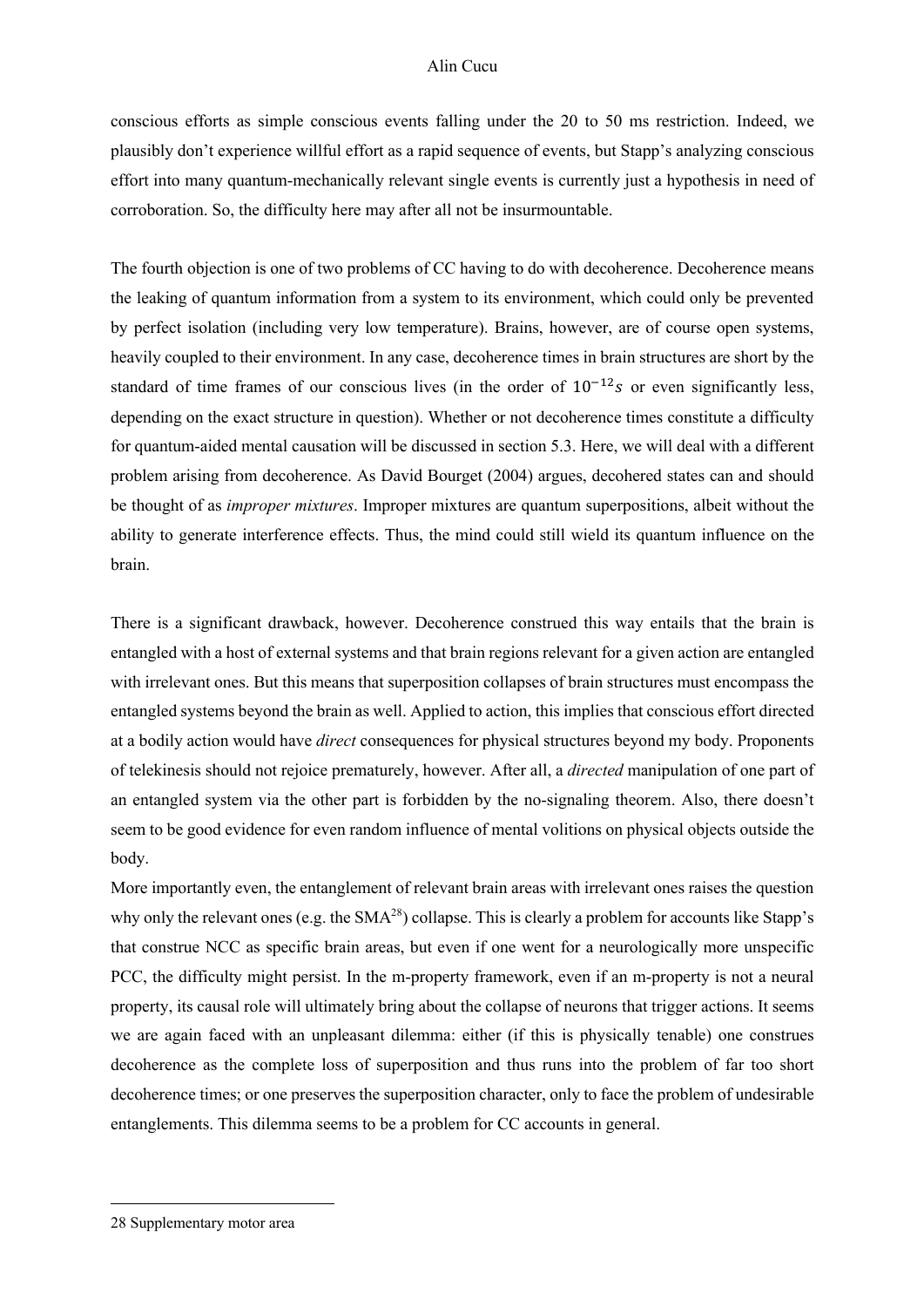### **4.4 Summary of conceptual problems for CC**

We have seen that in order to evade the mysteriousness objection, CC needs to be made physically rigorous. I presented a way how this could be done, inspired by Chalmers's and McQueen's theory. The QZD seems tractable, but two other problems are more severe. First, the Born rule stands like a monolith against all attempts to make CC compatible with libertarian free will. A solution of this problem requires at minimum a theory of laws of nature that adequately accommodates the required violations. Second, there is the problem of undesired entanglements, a problem specifically created by Stapp's theory which sets out to reconcile quantum theory with free will.

At this point, one may legitimately ask why QM should be invoked at all. Note that above difficulties arise if one takes into account all aspects of QM, and not just the ones (seemingly) conducive to one's theory. Since the those problems also pertain to the 'classical' version of CC (designed to explain definite conscious *experiences*), one may well ask if one should not look for a better QM interpretation, quite independently of ID. In conjunction with the possible failure regarding conserved quantities, the list of motivations for CC grows thin. For CC in the service of ID, at any rate, there are also empirical problems beside the conceptual ones. We will look at some of them in the next section.

### **5. Empirical problems**

### **5.1 Energy-time uncertainty doesn't leave enough leeway**

In one of the first serious attempts to show that QM-aided ID is viable, Beck & Eccles (1992) calculated that an object as heavy as six hydrogen masses could be moved by the mind within the confines of the momentum-position uncertainty relation. As indicated in section 3, there are several positions as to what the uncertainty relation actually describes; but let us, *arguendo*, assume that it captures an actual, ontological indeterminacy.

Eccles's and Beck's calculation is based on the equations of the quantum mechanical zero-point energy  $E_0$  and the thermal energy  $E_{th}$  of the model system. The idea is that if  $E_0 \gg E_{th}$ , the particle is in the 'quantal regime' (with quantum effects dominating over classical effects), while it is in the 'thermal regime' (with classical effects preponderating) if  $E_{th} \gg E_0$ ; finding the borderline between both regimes would then be tantamount to obtaining the critical mass a particle can maximally have while falling under the quantal regime. With  $T = 300K$ ,  $\Delta q \approx 1$  Å the borderline equation  $E_0 = E_{th}$  yields a critical mass of  $m_c \cong 6m_H$ . And indeed, if the mind could shift around a particle that heavy without violating energy conservation, this would support ID. However, as we've seen above, energy-momentum conservation is not guaranteed in this case. Furthermore, Wilson (1999) has contested Eccles' and Beck's claims. His calculations, based on the time-energy uncertainty relation, yield a time period during which the breaking of one single hydrogen bond could go undetected<sup>29</sup> of  $\Delta t < 3.2 \times 10^{-15}$  s – much too short for any relevant neurophysiological process (like ions passing through a channel) to happen.

<sup>29</sup> No matter what further ontological conclusions one draws from the uncertainty relation, it is clear that it denotes a limit of detectability.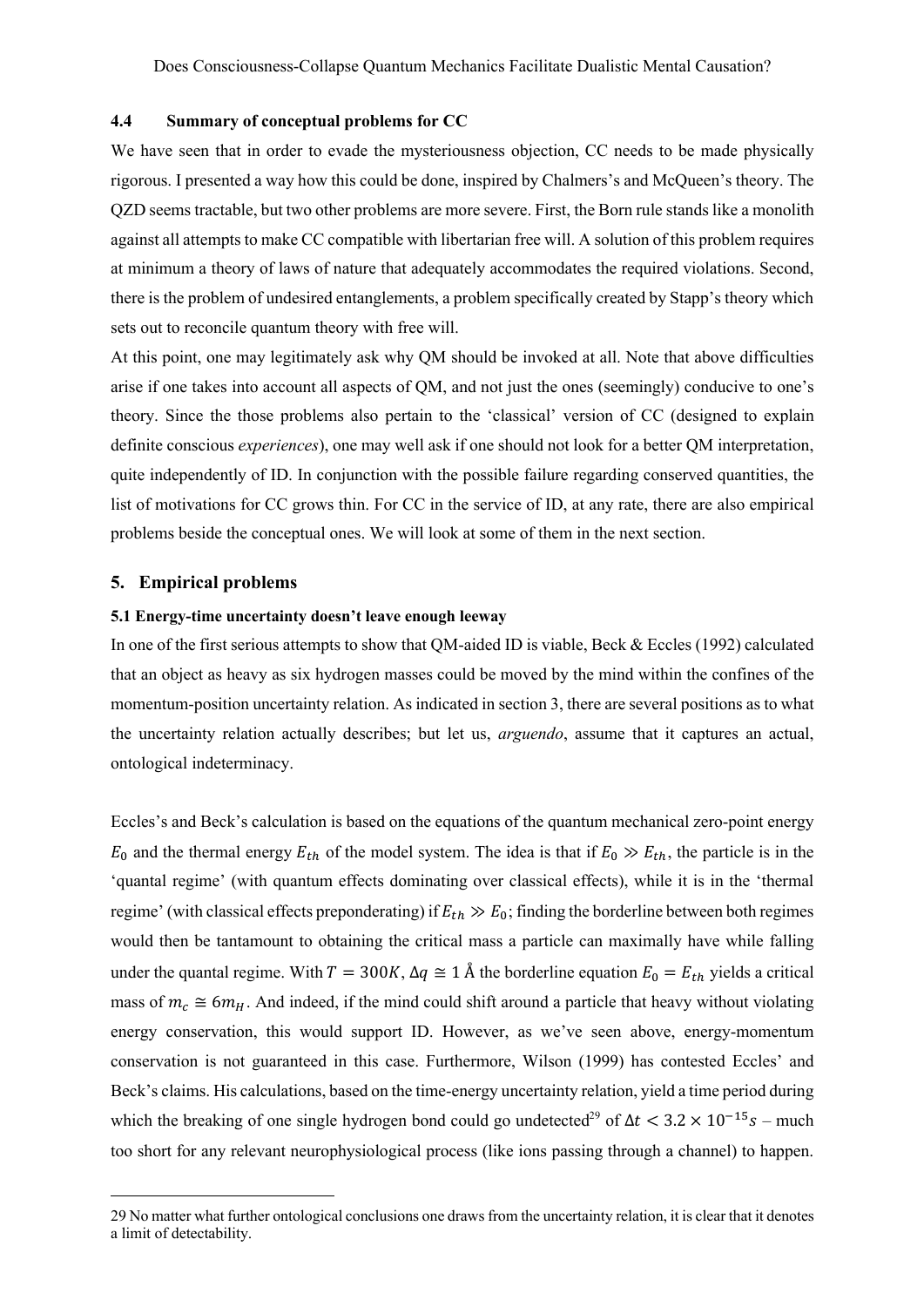(Those processes are rather in the order of milliseconds  $(10^{-3}s)$ ). Conversely, if one picked a reasonable (though conservative) time period like 10 ms, one ends up with an 'energy leeway' of  $5.2 * 10^{-30}$ . which is 200,000 times smaller than a Van der Waals bond and thus much too little (see (P. G. H. Clarke 2014)).

Beck (1996) has presented a slightly enhanced account, where he holds on to the 1992 result but additionally calculates a signal time for quantal processes of about  $30 * 10^{-12} s$ , which comes relatively close to Wilson's result, and is well in the order of recent calculations of ion decoherence times in protein channels (V. Salari et al. 2011; Summhammer, Salari, and Bernroider 2012; Salari et al. 2015; Summhammer, Sulyok, and Bernroider 2018). In fact, the just-cited 2012, 2015 and 2018 papers even argue that decoherence times in the order of picoseconds are beneficial for ion transmission through protein pores, and that the transmission dynamics could not be explained without recourse to a quantum model of ions. (The import of this for dualistic mental causation will be discussed in section 5.3). All in all, it seems that Wilson's result stands on firmer ground. Apart from the uncertainty equation, he uses only one quite conservative assumption (one hydrogen bond $30$ ), while Eccles and Beck work with the additional notions of thermal and quantal regime. I'll leave the final verdict to the physicists. Perhaps, one more plus on Wilson's side is that his equation directly targets the more relevant quantity of energy (momentum isn't conserved either way). At any rate, what can be said about Eccles' and Beck's proposal is that it is not watertight.

Recently, Georgiev and Glazebrook (Georgiev and Glazebrook 2014) have undertaken an attempt to salvage Eccles's and Beck's basic idea. By their time, it was already established knowledge that vesicular release of neurotransmitters into the synaptic cleft is an exocytotic, protein-mediated process (Jahn and Fasshauer 2012) - not the product of the state change of a metastable paracrystalline vesicular grid, as Eccles (Beck and Eccles 1992; Eccles 1994) assumed. The main protein complex involved in vesicular exocytosis is called the SNARE complex. Glazebrook and Georgiev hypothesize that a 'quasiquantum particle' – a *soliton* – might propagate along the 4-alpha-helix-bundle of the SNARE complex and thus trigger exocytosis which is foundational for neuron firing. The posited soliton is assumed to have 5% hydrogen mass, which would allow it to tunnel through potential barriers of 1-2 nm width, which seems to correspond well with the conformational situation in a SNARE complex. As support for their hypothesis, they offer three arguments:

- Solitons are not a quixotic idiosyncrasy of theirs. A so-called Davydov soliton (Davydov 1973; 1977) has been posited as an explanation for the actin-myosin interactions in muscles.
- Their model is temperature-dependent, which is also true of SNARE proteins. The model thus looks more realistic than electron tunneling (apparently proposed by Beck 1996) which is temperature-independent.

<sup>30</sup> The smaller the energy, the larger the time interval. One could replace the hydrogen bond with an even weaker bond type, the Van der Waals force, which has a bonding energy of 0,5-5 kJ/mol (H bond: 20 kJ/mol). But this would increase the time frame by 4 to 40 times, which is still by far not enough.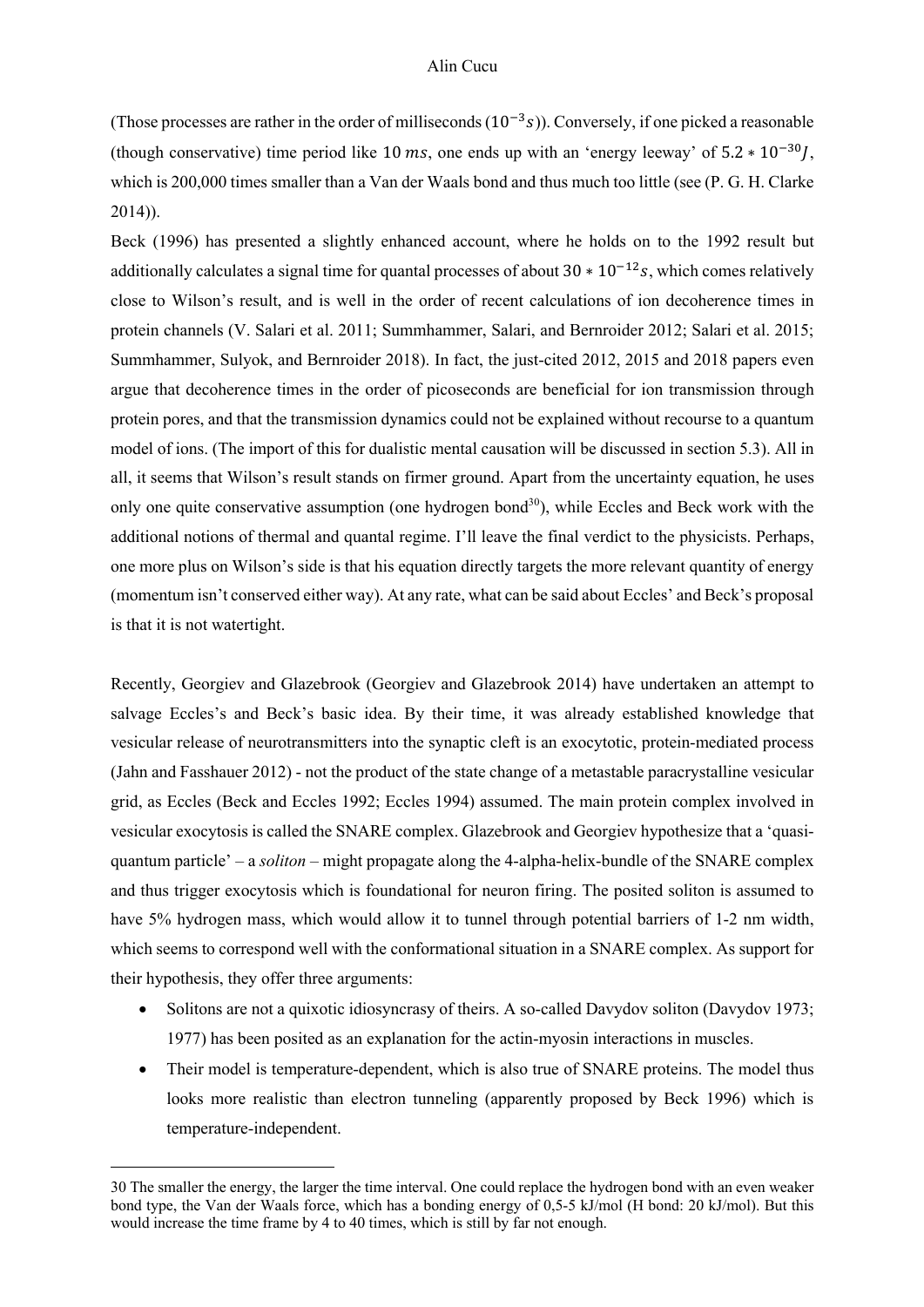Does Consciousness-Collapse Quantum Mechanics Facilitate Dualistic Mental Causation?

- Glazebrook and Georgiev claim that 'vibrationally assisted tunneling' (under which the soliton action would fall) "has been experimentally proven for the action of a number of enzymes with dehydrogenase activity" (Glazebrook & Georgiev 2014, 20).
- The hypothesis is experimentally testable: replacing hydrogen atoms in SNARE proteins with deuterium atoms<sup>31</sup> should have a clear effect on the probability of synaptic vesicle release.

This certainly looks like an interesting approach. Further work is needed to make the soliton hypothesis more robust; as of now, it is not much more than speculation. At any rate, even if this succeeds, the other problems with quantum theory outlined above remain. But perhaps, after all, what we need is just a locus in the brain where gentle, possibly undetectable interactions can take place, and quantum theory with its restrictions and strict formalism is more ballast than help.

# **5.2 Amplification of quantum effects is doubtful**

As we've seen, the uncertainty relations allow (if anything) only for effects which by themselves seem much too weak to make any difference in the brain. It has been suggested, therefore, that those tiny leaps might be amplified by (deterministic!) chaos in the brain (Hobbs 1991; King 1991; Hong 2003; Kane 1996). In fact, there is little doubt that chaotic behavior actually occurs in the brain (Korn and Faure 2003; Tsuda and Fujii 2007; Battaglia and Hansel 2011). There are, however, some major problems with the combination of quantum events and chaos.

First, the very existence of 'quantum chaos' is doubtful (Bishop 2008).This has to do with the Schrödinger equation, which mathematically predicts 'quantum suppression of chaos' (Hobbs 1991; Koperski 2000). A more general problem is that (in fact irrespective of the means of amplification) one needs to be able to specify precise initial conditions. At least on some interpretations of QM (in particular, the very collapse theories under discussion here), the notion of precise pre-measurement conditions is void of meaning. Third, a chaos-amplified quantum-ID would have to translate the directed collapses (whose plausibility is debatable, see above) at the quantum level into macroscopic effects – whether this is plausible is at least unclear. Fourth, the noise-resistance of the brain constitutes a further difficulty. Brain cells, like cells in general, are quite resistant to thermal fluctuations, which are about one billion times stronger than quantum fluctuations (Clarke 2014, 115). Hence, *a fortiori* brain cells should be resistant to quantum fluctuations. If, by contrast, they're not, it then seems that thermal fluctuations will be amplified as well, something we do not observe. The solution is of course to posit low-energy quantum events in rapid succession (like (Beck 1996; 2001; 2008)), a proposal whose problems we have already seen.

<sup>31</sup> Deuterium  $({}^{2}_{1}H)$  is a heavy isotope of hydrogen  $({}^{1}_{1}H)$ .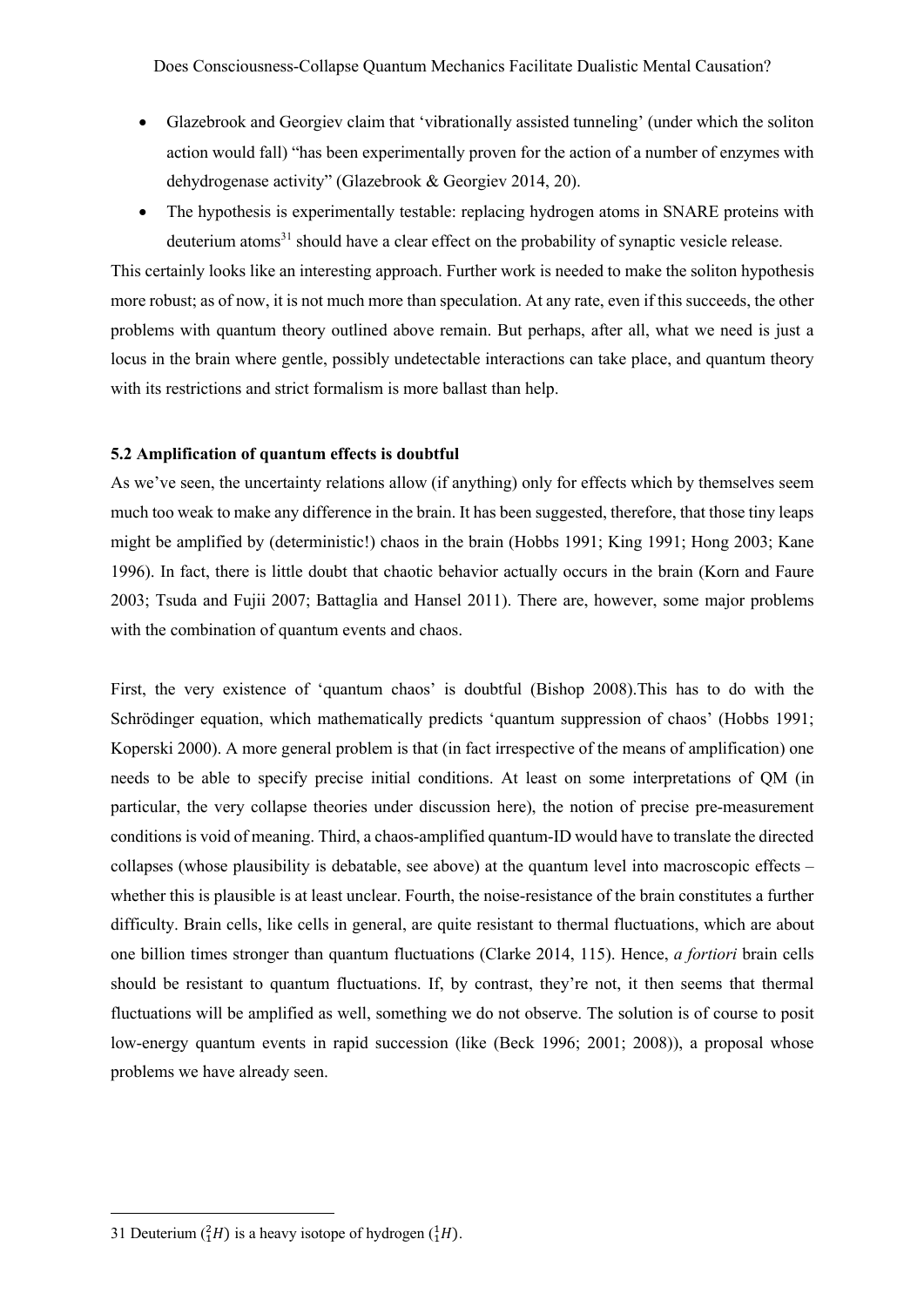### **5.3 Do we have empirical evidence for relevant quantum effects in the brain?**

Of course, all conceptual investigations of CC-ID are fruitless if there *empirically* are no relevant quantum events in the brain which the mind could make use of. In many fields of biology, the existence of a host of quantum effects, ranging from bacteria through the animal kingdom to the human retina (see (Jedlicka 2017; Al-Khalili and McFadden 2015; Gehlert 2019)), has been proven. This raises the prior probability of their occurrence in human brains. But do we have evidence for them?

One central issue in this context are decoherence times. If they are too short for a given biological structure in the brain, quantum effects seem be drowned in thermal noise and doomed to irrelevance. For about ten years, Max Tegmark's (2000) calculations concerning ion transmission through the cell membrane and microtubules were taken to be decisive. He arrived at decoherence times of  $10^{-20}$  s to  $10^{-13}$  s, which is thought to be far too short to make any difference to neuronal function. However, in the past decade, some new simulation studies (esp. Summhammer, Salari, and Bernroider 2012; Salari et al. 2015; Summhammer, Sulyok, and Bernroider 2018) suggest that (1) decoherence times for ions in protein channels are shorter (in the order of  $10^{-12}$  s), that (2) a quantum-mechanical behavior as well as quick decoherence are even beneficial for ion conduction through channels, to the extent that conduction dynamics could hardly be explained without those factors, and that (3) the quantum model even explains the selectivity (at high throughput!) of the channel.

Remains the question what to make of this. First and foremost, the model speaks of decoherence, not of collapse; these are different things. Perhaps, in so far as collapse entails decoherence, mind-induced wave function collapse is what accounts for decoherence. Second, the model is about a  $K^+$  pore in bacterial cells, not in human neurons, so applicability to human  $\rm Na^+/K^+$  pumps would have to be shown. Third, even if the model could be transferred to human neurons, it is not clear where mental action should set in. At the level of the ion wave packet? This seems unnecessary, since according to the model, the ion 'sneaks' through the channel (Summhammer, Sulyok, and Bernroider 2018, 9) and 'needs no further help'. At the level of ion velocity, thereby increasing the portion of ions with sufficient kinetic energy? This is not only completely independent from the channeling model, but also re-imports the issue of energy conservation. At the level of the protein (constituents)? On the one hand, the ion quantum dynamics seem sufficient to explain their passage through the tunnel, and on the other hand, the plausibility of mental manipulation decreases with the size of the objects. Perhaps influencing single oxygen atoms (as in Summhammer et al.'s model) will suffice, but that is presently just speculation.

All in all, the recent advances in quantum biochemistry have raised the plausibility of quantum effects in the brain, but likewise left dualists will little to make of it: in an 'in-out' superposition setting (as in Tegmark 2000 and Beck and Eccles 1992), the mind can influence the outcome probability in one direction (problems with the Born rule notwithstanding). In the recent 'quantum tunneling' model, the ions basically help themselves, and no mental influence seems possible without betraying the very motivation of CC-ID.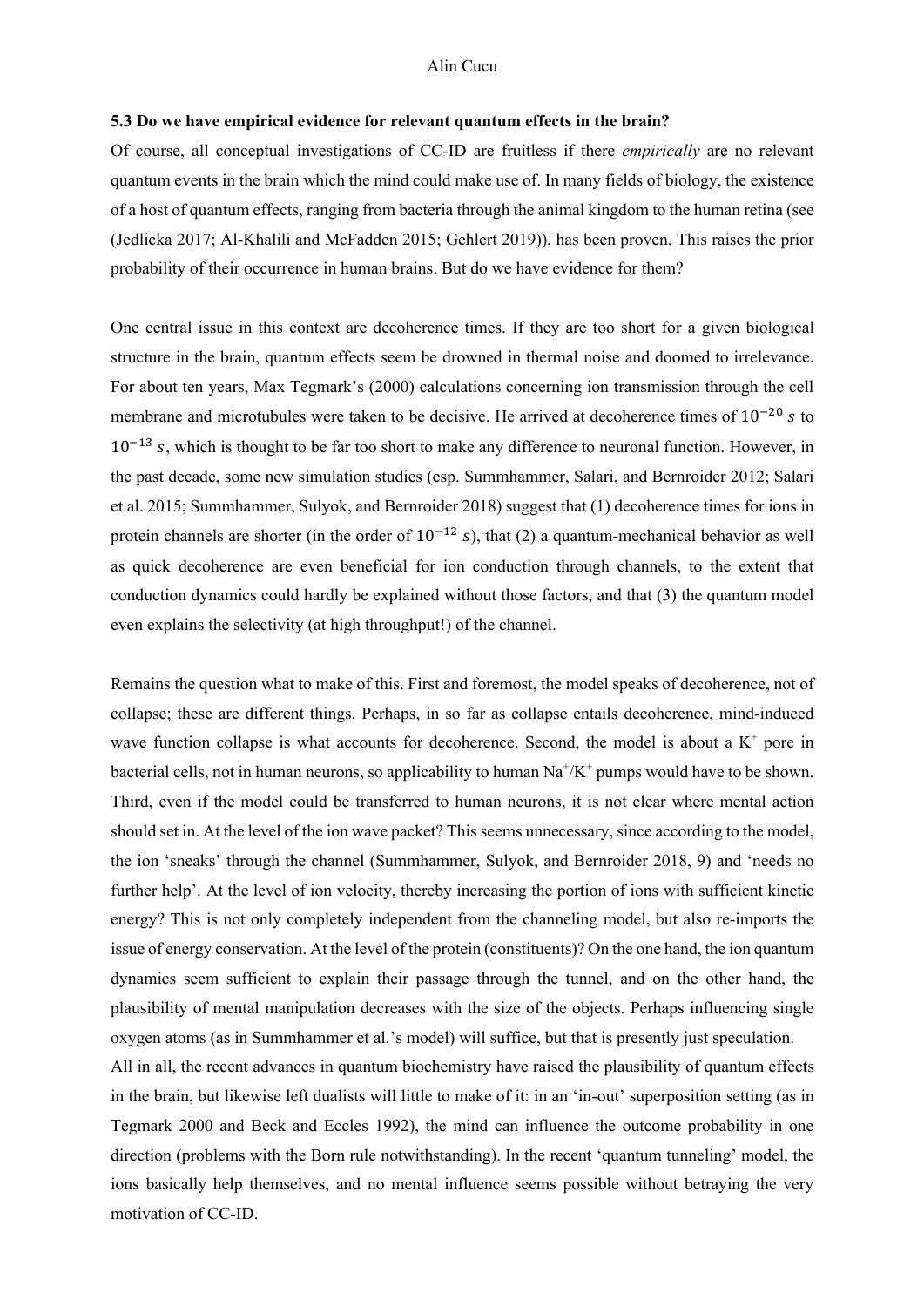### **6. Why no-collapse interpretations of QM don't help, and what the real issue is**

I think by now it should be clear that CC does not give the interactive dualist a 'free lunch', but, to the contrary, creates more problems than it solves. One might ask whether other no-collapse interpretations of QM are of any help. It should be noted from the outset that they lack the collapse process interactive dualists have put their hopes in, since it appeared to leave some 'gaps' in nature the mind could fill. However, as we've seen, on closer inspection, CC-ID faces the issues of non-conserved quantities and the Born rule, issues that no-collapse interpretations do not even pretend to avoid. In fact, an important no-collapse theory (Bohmian mechanics/BM) makes quantum dynamics wholly deterministic $32$  and thus offers no more help to ID than classical mechanics. And that is not all: two other important no-collapse interpretations – the Many Minds Theory (Albert and Loewer 1988) and the Many Worlds Theory (Everett 1957) – require quite extravagant ontologies. I have no space here to treat those approaches adequately, but it is to be expected that they make life for the dualist harder, if anything.

I conclude that the real problem an interactive dualist needs to solve is how to reconcile his view of mental causation with laws of nature. For example, does it make sense to claim that the Born rule holds in all physical systems except those that undergo mental influence? If physical dynamics should turn out to be wholly deterministic, how do construe mental interaction be construed at all, without violating laws of nature? And even if dynamics were (partly) probabilistic, it seems that one needs to 'choose one's poison': either make ID laws-complying and bite the bullet of giving up on libertarian freedom or accept that probabilistic laws fail where minds intervene. So, the real question is how we should construe laws of nature in a way that gives both physics and mental causation their due. This is where interactive dualists should put their efforts.

<sup>32</sup> There is a probabilistic element in BM, but it is located in the initial conditions of particles. The dynamics of particle movement is completely deterministic (see (Bricmont 2016, ch. 5; Oldofredi et al. 2016)).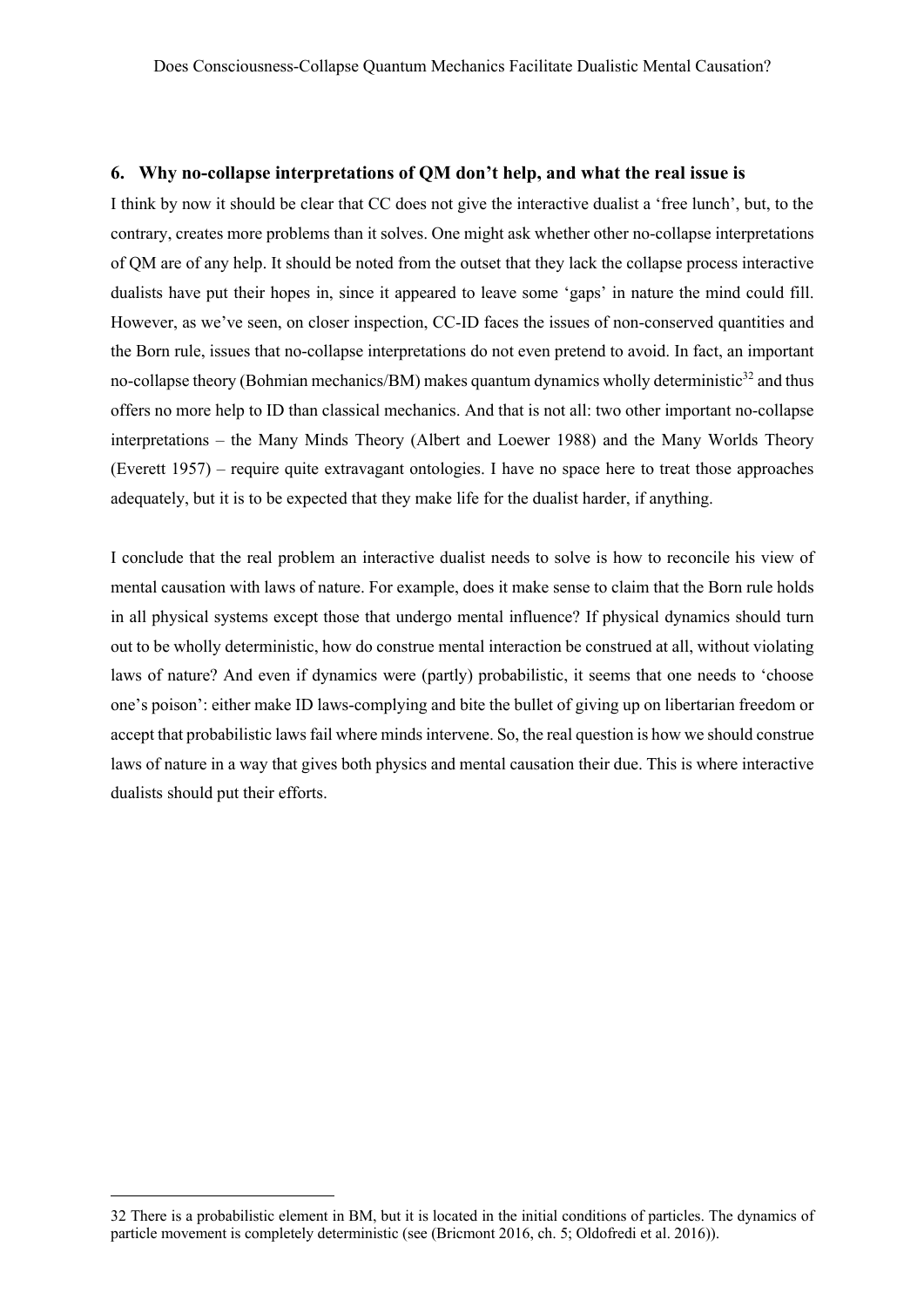### **References**

Albert, David, and Barry Loewer. 1988. "Interpreting the Many Worlds Interpretation." *Synthese* 77 (2): 195–213.

- Al-Khalili, Jim, and Johnjoe McFadden. 2015. *Life on the Edge: The Coming of Age of Quantum Biology*. 1st ed. Black Swan.
- Averill, Edward, and B.F. Keating. 1981. "Does Interactionism Violate a Law of Classical Physics?" *Mind*, no. XC: 102–7.
- Baker, Marc, and Stewart Goetz, eds. 2011. *The Soul Hypothesis*. continuum.
- Battaglia, Demian, and David Hansel. 2011. "Synchronous Chaos and Broad Band Gamma Rhythm in a Minimal Multi-Layer Model of Primary Visual Cortex." *PLoS Computational Biology* 7 (10).
- Beck, Friedrich. 1996. "Can Quantum Processes Control Synaptic Emission?" *International Journal of Neural Systems* 07 (04): 343–53.

———. 2001. "Quantum Brain Dynamics and Consciousness." In *The Physical Nature of Consciousness*, edited by Philip Van Loocke, 83:83–116. John Benjamins Publishing.

- ———. 2008. "Synaptic Quantum Tunnelling in Brain Activity." *NeuroQuantology* 6 (2).
- Beck, Friedrich, and John C. Eccles. 1992. "Quantum Aspects of Brain Activity and the Role of Consciousness." *Proceedings of the National Academy of Science USA* 89: 11357–61.
- Bishop, Robert C. 2008. "What Could Be Worse than the Butterfly Effect?" *Canadian Journal of Philosophy* 38 (4): 519–47.
- Bloom, Paul. 2004. *Descartes' Baby: How the Science of Child Development Explains What Makes Us Human*. Cambridge, MA: Basic Books.
- Bourget, David. 2004. "Quantum Leaps in Philosophy of Mind: A Critique of Stapp's Theory." *Journal of Consciousness Studies* 11 (12): 17–42.
- Bricmont, Jean. 2016. *Making Sense of Quantum Mechanics*. 1st ed. New York, NY: Springer.
- Chalmers, David. 1996. *The Conscious Mind*. New York: Oxford University Press.
- ———. 2000. "What Is a Neural Correlate of Consciousness." In *Neural Correlates of Consciousness: Empirical and Conceptual Questions*, edited by Thomas Metzinger, 17–39.
- Chalmers, David, and Kelvin McQueen. 2014. "Consciousness and the Collapse of the Wave Function." *Quantum Mechanics and Consciousness. New York: Oxford University Press, Forthcoming*.
- Chisholm, Roderick. 1976. "The Agent as Cause." In *Action Theory*, edited by M. Brand and D. Walton, 199–211. Dordrecht: Reidel.
- Clarke, Peter G. H. 2014. "Neuroscience, Quantum Indeterminism and the Cartesian Soul." *Brain and Cognition* 84 (1): 109–17.
- Clarke, Randolph. 2000. "Modest Libertarianism." *Philosophical Perspectives* 14: 21–45.
- ———. 2011. "Alternatives for Libertarians." In *The Oxford Handbook of Free Will*, edited by Robert Kane, 2nd ed. Oxford University Press.
- Collins, Robin. 2008. "Modern Physics And The Energy-Conservation Objection To Mind-Body Dualism." *American Philosophical Quarterly* 45 (1): 31–42.
- ———. 2011a. "A Scientific Case for the Soul." In *The Soul Hypothesis*, edited by Marc Baker and Stewart Goetz, 222–46. continuum.
- ———. 2011b. "The Energy of the Soul." In *The Soul Hypothesis*, edited by Marc Baker and Stewart Goetz. continuum.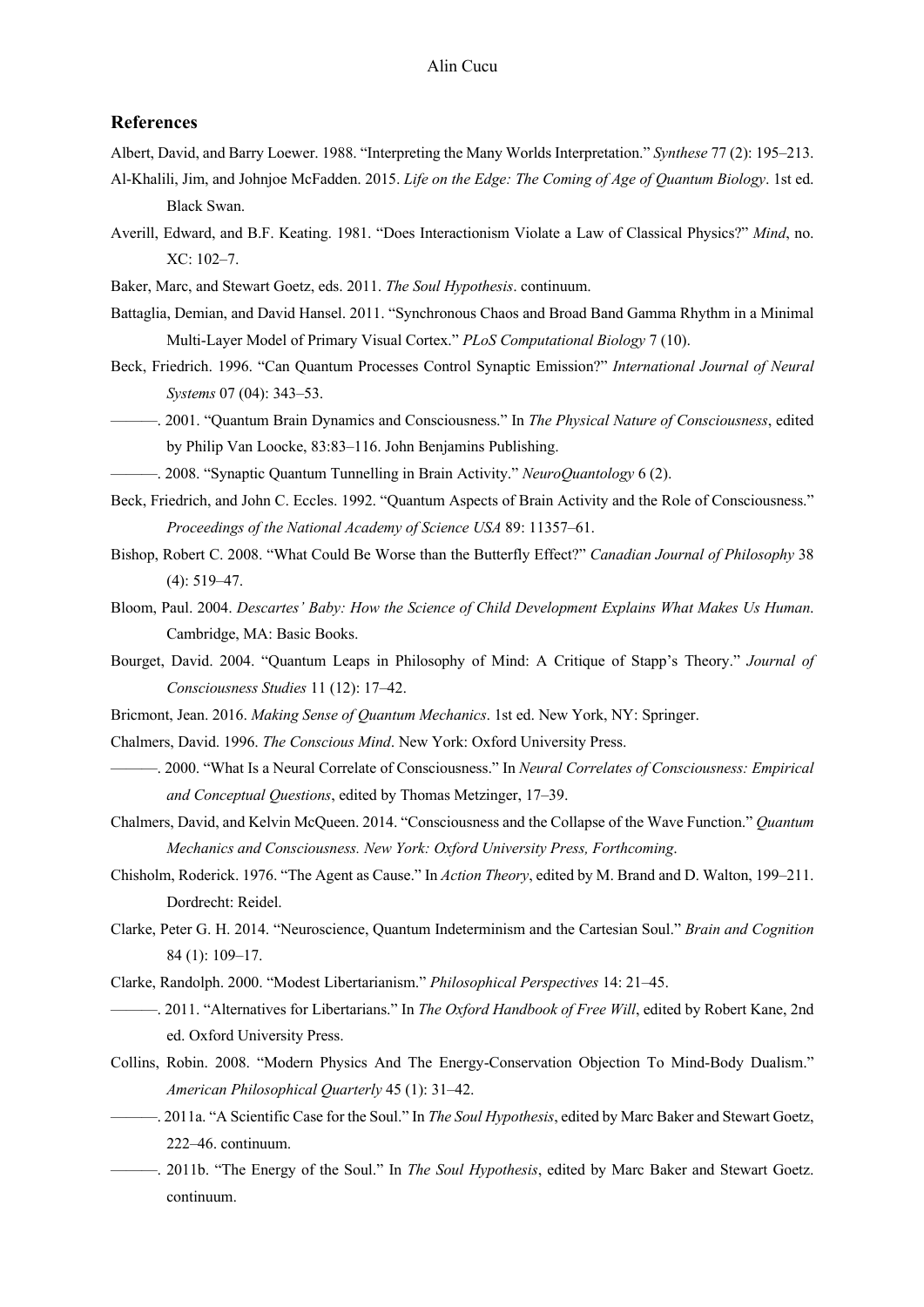- Crick, Francis, and Christof Koch. 1990. "Towards a Neurobiological Theory of Consciousness." In *Seminars in the Neurosciences*, 2:263–75. Saunders Scientific Publications.
- Cucu, Alin C., and Brian Pitts. 2019. "How Dualists Should (Not) Respond to the Objection from Energy Conservation." *Mind and Matter* 17 (1): 95–121.
- Davydov, Alexander S. 1973. "The Theory of Contraction of Proteins under Their Excitation." *Journal of Theoretical Biology* 38 (3): 559–69.
- ———. 1977. "Solitons and Energy Transfer along Protein Molecules." *Journal of Theoretical Biology* 66 (2): 379–87.
- Dennett, Daniel C. 1991. *Consciousness Explained*. Penguin Books.
- Eccles, John C. 1986. "Do Mental Events Cause Neural Events Analogously to the Probability Fields of Quantum Mechanics?" *Proceedings of the Royal Society* 227: 411–28.
- ———. 1994. *How the Self Controls Its Brain*. Springer.
- Everett, Hugh. 1957. "'Relative State' Formulation of Quantum Mechanics." *Reviews of Modern Physics* 29 (3): 454–62.
- Feldmann, William, and Roderich Tumulka. 2012. "Parameter Diagrams of the GRW and CSL Theories of Wavefunction Collapse." *Journal of Physics A: Mathematical and Theoretical* 45 (6): 065304.
- Flanagan, Owen J. 1991. *The Science of the Mind*. MIT Press.
- Frankfurt, Harry G. 1969. "Alternate Possibilities and Moral Responsibility." *The Journal of Philosophy* 66 (23): 829–39.
- Gao, Shan. 2017. *The Meaning of the Wave Function*. Cambridge University Press.
- Gasser, Georg. 2015. "Eine Analyse Der Ontologischen Voraussetzungen Der Agenskausalität." Ph.D. dissertation, Innsbruck: University of Innsbruck.
- Gehlert, Thomas. 2019. "System-Aufstellungen Als Instrument Zur Unternehmensführung Im Rahmen Komplexer Entscheidungsprozesse Sowie Ein Naturwissenschaftlich Begründetes Erklärungsmodell Für Den Dahinterliegenden Prozess." Chemnitz: TU Chemnitz.
- Georgiev, Danko, and James F. Glazebrook. 2014. "Quantum Interactive Dualism: From Beck and Eccles Tunneling Model of Exocytosis to Molecular Biology of SNARE Zipping." *Biomedical Reviews* 25 (0): 15–24.
- Goetz, Stewart, and Charles Taliaferro. 2011. *A Brief History of the Soul*. 1st ed. Malden, MA: Wiley-Blackwell. Goldstein, Herbert. 1980. *Classical Mechanics*. 2nd edition. Addison-Wesley.
- Hasker, William. 1999. *The Emergent Self*. Ithaca, N.Y: Cornell University Press.
- Hirsh, Ira J., and Carl E. Sherrick Jr. 1961. "Perceived Order in Different Sense Modalities." *Journal of Experimental Psychology* 62 (5): 423.
- Hobbs, Jesse. 1991. "Chaos and Indeterminism." *Canadian Journal of Philosophy* 21 (2): 141–64.
- Hong, Felix T. 2003. "Towards Physical Dynamic Tolerance: An Approach to Resolve the Conflict between Free Will and Physical Determinism." *Biosystems* 68 (2–3): 85–105.
- Jahn, Reinhard, and Dirk Fasshauer. 2012. "Molecular Machines Governing Exocytosis of Synaptic Vesicles." *Nature* 490 (7419): 201–7.
- Jedlicka, Peter. 2017. "Revisiting the Quantum Brain Hypothesis: Toward Quantum (Neuro)Biology?" *Frontiers in Molecular Neuroscience* 10 (November).
- Kane, Robert. 1996. *Kane, R. (1996). The Significance of Free Will. New York, Oxford: Oxford University Press.* Oxford, New York: Oxford University Press.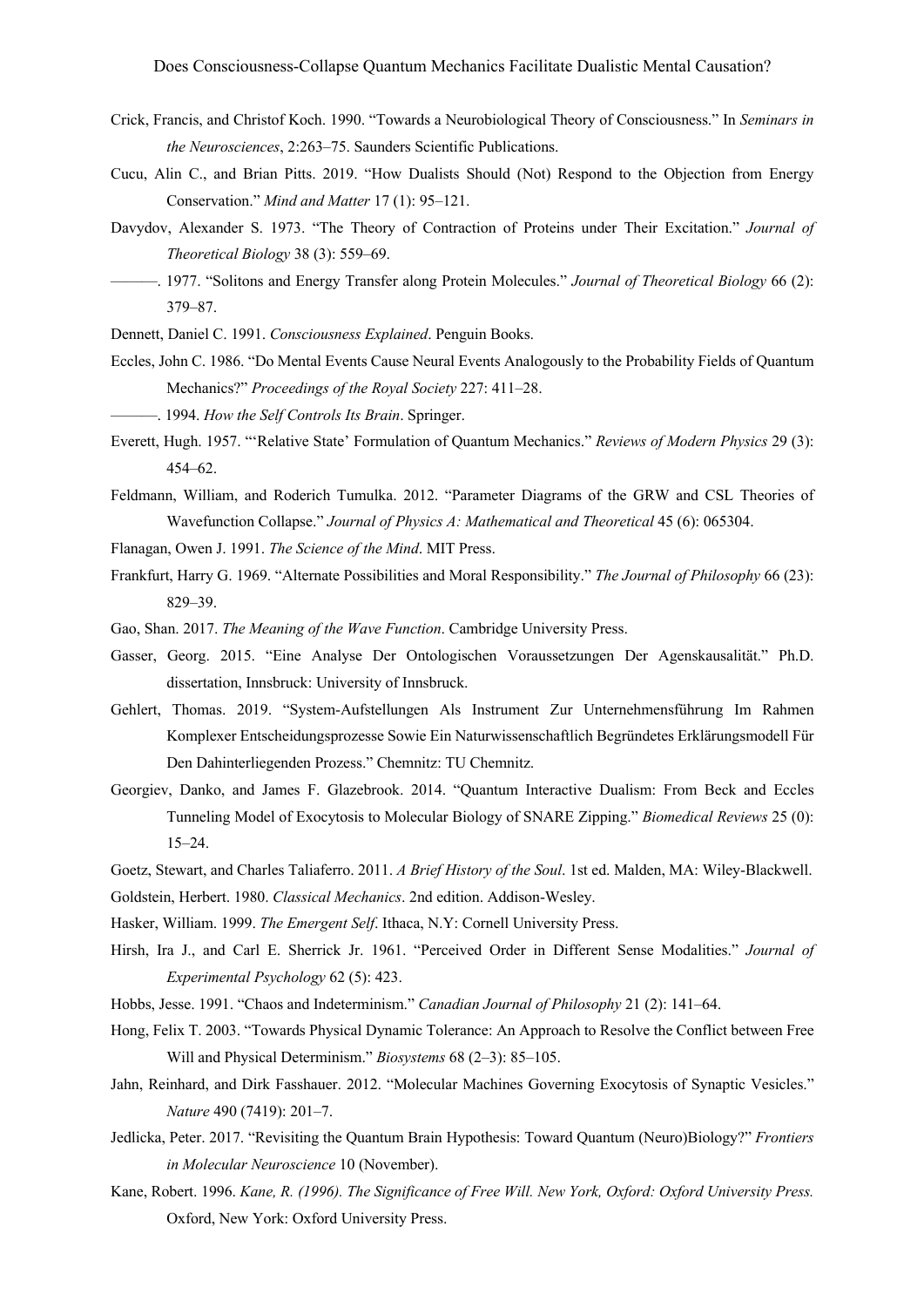- ———. 2011. "Rethinking Free Will: New Perspectives On An Ancient Problem." In *The Oxford Handbook Of Free Will*, edited by Robert Kane, 2nd ed. Oxford University Press.
- King, Chris C. 1991. "Fractal and Chaotic Dynamics in Nervous Systems." *Progress in Neurobiology* 36 (4): 279– 308.
- Koperski, Jeffrey. 2000. "God, Chaos, and the Quantum Dice." *Zygon®* 35 (3): 545–59.
- Korn, Henri, and Philippe Faure. 2003. "Is There Chaos in the Brain? II. Experimental Evidence and Related Models." *Comptes Rendus Biologies* 326 (9): 787–840.
- Kristofferson, Alfred B. 1967. "Successiveness Discrimination as a Two-State, Quantal Process." *Science* 158 (3806): 1337–39.
- Libet, Benjamin. 1994. "A Testable Field Theory of Mind-Brain Interaction." *Journal of Consciousness Studies* 1 (1): 119–26.
- ———. 1999. "Do We Have Free Will?" *Journal of Consciousness Studies* 6 (8–9): 47–57.
- Libet, Benjamin, C. A. Gleason, E. W. Wright, and D. K. Pearl. 1983. "Time of Conscious Intention to Act in Relation to Onset of Cerebral Activity (Readiness-Potential). The Unconscious Initiation of a Freely Voluntary Act." *Brain : A Journal of Neurology* 106 (Pt 3) (September): 623–42.
- Loose, Jonathan J., Angus J.L. Menuge, and J.P. Moreland, eds. 2018. *The Blackwell Companion to Substance Dualism*. Blackwell.
- McQueen, Kelvin. 2015. "Four Tails Problems for Dynamical Collapse Theories." *Studies in History and Philosophy of Science Part B: Studies in History and Philosophy of Modern Physics* 49: 10–18.
	- ———. n.d. "Consciousness and the Collapse of the Wave Function." https://kelvinmcqueen.files.wordpress.com/2015/08/consc-coll-advcd.pdf (retrieved June 5, 2020).
- Moreland, J.P., and Scott B. Rae. 2000. *Body & Soul - Human Nature & the Crisis in Ethics*. Downers Grove, Illinois: InterVarsity Press.
- Noether, E. 1918. "Invariante Variationsprobleme." *Nachrichten von Der Gesellschaft Der Wissenschaften Zu Göttingen, Mathematisch-Physikalische Klasse*, 235–57.
- Oldofredi, Andrea, Dustin Lazarovici, Dirk-André Deckert, and Michael Esfeld. 2016. "From the Universe to Subsystems: Why Quantum Mechanics Appears More Stochastic than Classical Mechanics." *Fluctuation and Noise Letters* 15 (03): 1640002.
- Pitts, J. Brian. 2020. "Conservation of Energy: Missing Features in Its Nature and Justification and Why They Matter." Foundations of Science, 1–26. https://doi.org/10.1007/s10699-020-09657-1
- Popper, Karl R., and John C. Eccles. 1977. *The Self and Its Brain: An Argument for Interactionism*. Springer.
- Salari, V., J. Tuszynski, M. Rahnama, and G. Bernroider. 2011. "Plausibility of Quantum Coherent States in Biological Systems." In *Journal of Physics: Conference Series*, 306:012075. IOP Publishing.
- Salari, Vahid, Narges Moradi, M. Sajadi, F. Fazileh, and F. Shahbazi. 2015. "Quantum Decoherence Time Scales for Ionic Superposition States in Ion Channels." *Physical Review E* 91 (3): 032704.
- Searle, John R. 2004. *Mind: A Brief Introduction*. Oxford University Press.
- Stapp, Henry P. 1999. "Attention, Intention, and Will in Quantum Physics." *Journal of Consciousness Studies* 6 (8–9): 143–143.
- ———. 2004. "Quantum Leaps in Philosophy of Mind: Reply to Bourget's Critique." *Journal of Consciousness Studies* 11 (12).
- ———. 2017. *Quantum Theory and Free Will: How Mental Intentions Translate into Bodily Actions*. 1st ed. 2017. New York, NY: Springer.